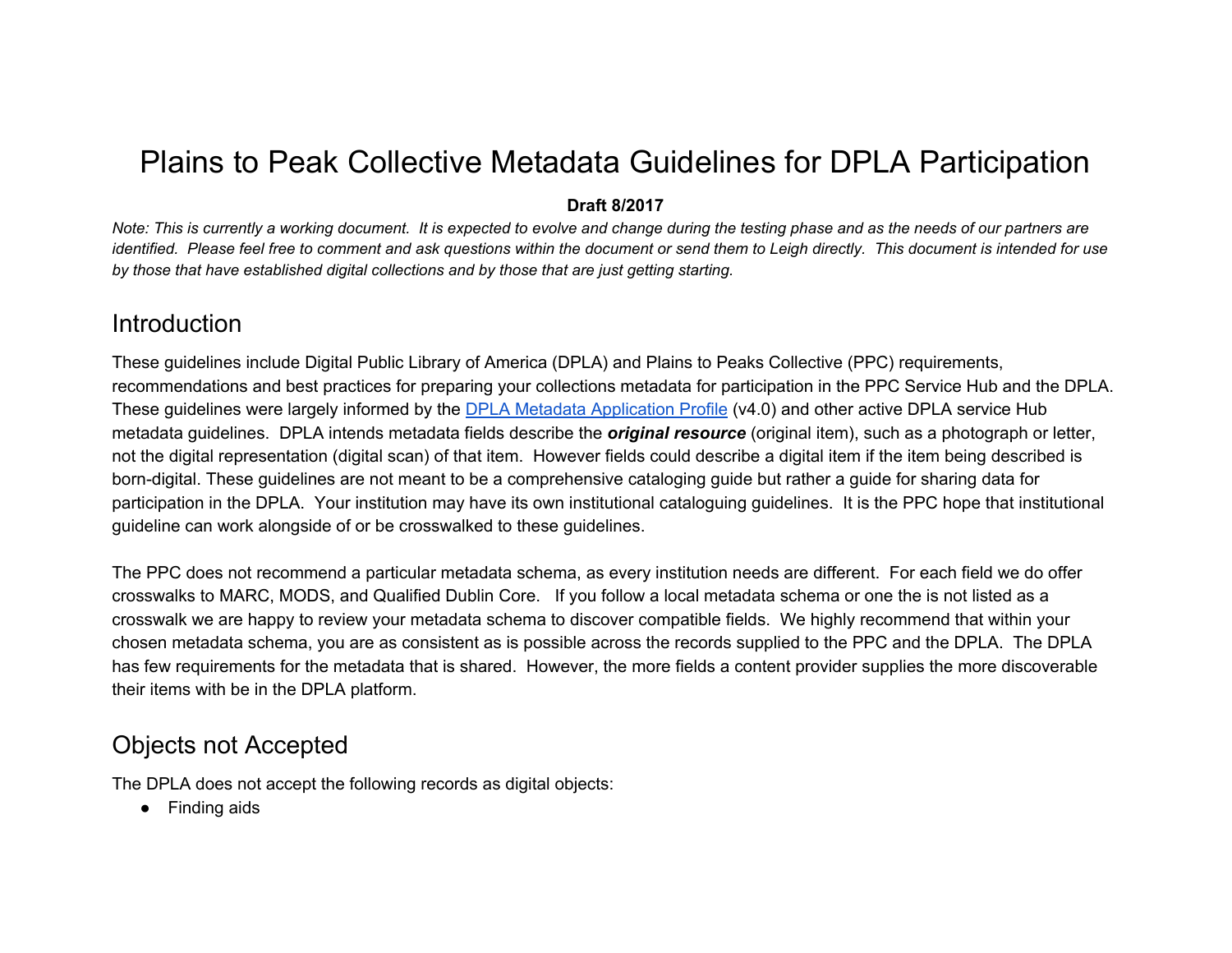- Objects that do not resolve to a digital object, such as this [example](http://c70003.eos-intl.net/C70003/OPAC/Details/Record.aspx?BibCode=16067580)
- Records for individual pages of a book or component records
- **Full text transcriptions**
- Secondary products of education and scholarship, such as lecture notes, presentations, and related materials that are often found in institutional repositories
- They prefer that student thesis be historical in nature
- Datasets (neither small or large, including XSL, etc.)

### Terminology used in this Document

- **Metadata:**
- **Digital object:** A descriptive metadata record of a unique item such as a photograph, manuscript material, artwork, born-digital item, etc. It has to be a single descriptive metadata record but it does not need to describe a single item. A record should describe a single book, for example, rather than all it's pages. A single digital object might also be for a folder of objects that are presented together as a single multi-part item, such as a file folder of archival material. What doesn't work is a link to a record that then has links to many multiple digital objects with their own descriptions, such as a finding aid for a collection.
- **Required:** This information must be provided by the institution that owns the item in order for it to be sent to DPLA
- **Required When Applicable:** If this information is relevant to the item being described, the owning institution needs to supply this information in order for it to be sent to DPLA
- **Required When Available:** If the information is available to the owning institution, it needs to supply this information in order for it to be sent to DPLA
- **Strongly Recommended:** Adding this information will provide maximum discoverability.
- **Recommended:** While not strictly required for the item to be discovered, adding this information will help searchers find your information more easily and provide potentially critical information for them to figure out if it's something that would be useful in their research.
- **Partner Supplied:** Institution that owns the item provides this information, which is taken verbatim by DPLA and used in its platform *as is*.
- **Derived from Partner-supplied data:** Institution that owns the item provides an appropriate form of this information. DPLA and/or PPC takes that information and creates a standardized version of that for its platform. For more information see the relevant section under *PPC Required and Recommended Fields* below.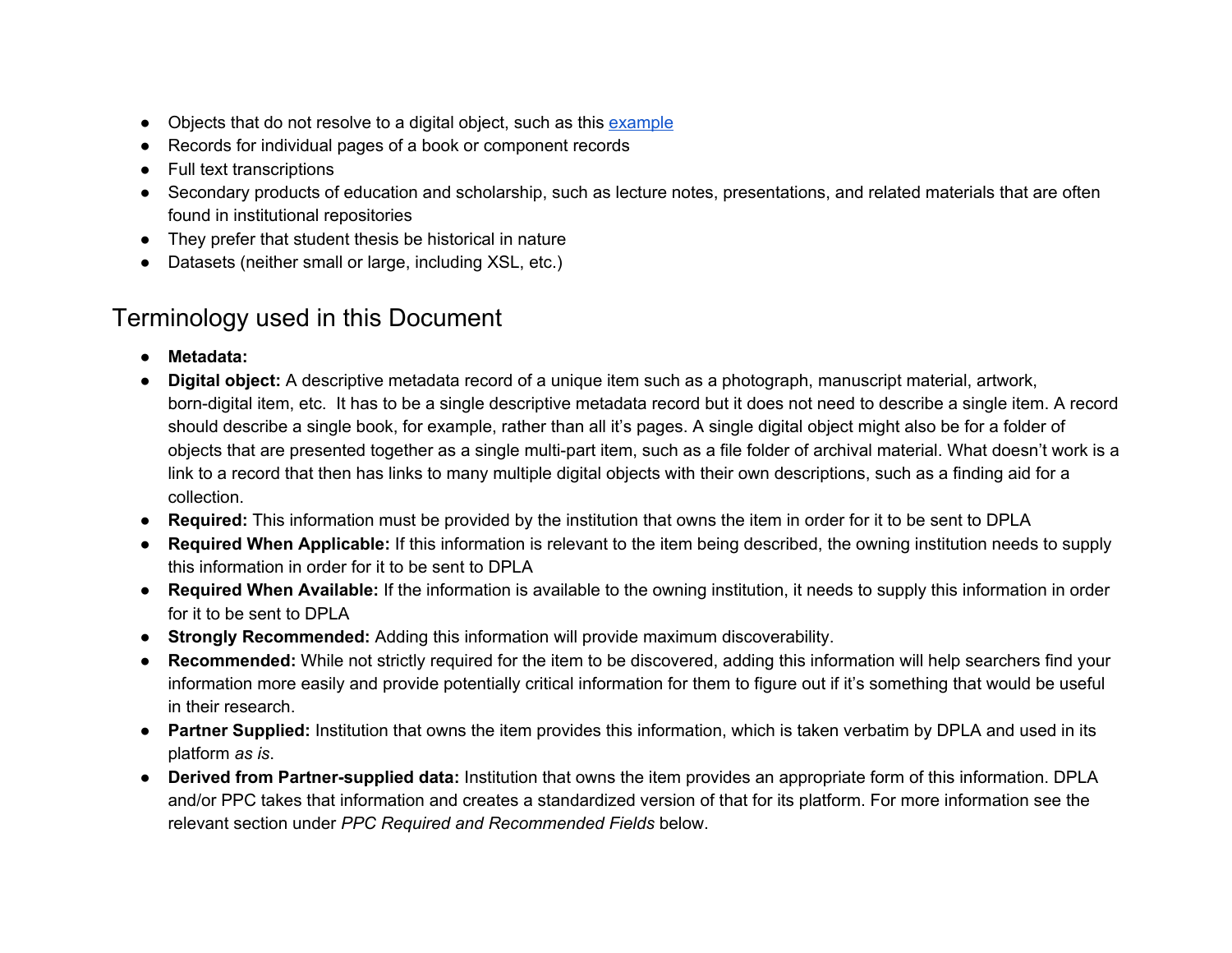#### Suggested Controlled Vocabularies

The PPC does not endorse one vocabulary over another but rather offers the below list as a reference. The PPC understands that many institutions have their own local controlled vocabularies. With the metadata supplied to PPC, it is important to be as consistent as possible in the use of any controlled vocabulary. Please also note that DPLA requires that the metadata (not necessarily the collection item) be licensed as [CCO,](https://creativecommons.org/share-your-work/public-domain/cc0/) Public domain, No rights reserved [\(https://creativecommons.org/share-your-work/public-domain/cc0/\)](https://creativecommons.org/share-your-work/public-domain/cc0/).

| <b>Abbreviation</b> | <b>Full Name</b>                                      | <b>URL</b>                                                      |
|---------------------|-------------------------------------------------------|-----------------------------------------------------------------|
| <b>LCNAF</b>        | Library of Congress Name Authority File               | http://id.loc.gov/authorities/names.html                        |
| <b>TGN</b>          | Getty Thesaurus of Geographic Names                   | http://www.getty.edu/research/tools/vocabularies/tgn/index.html |
| <b>GeoNames</b>     | GeoNames Geographical Database                        | http://www.geonames.org/                                        |
| <b>FAST</b>         | <b>Faceted Application of Controlled Vocabulary</b>   | http://fast.oclc.org/searchfast/                                |
| <b>VIAF</b>         | <b>Virtual International Authority File</b>           | https://viaf.org/                                               |
| <b>ULAN</b>         | Getty Union List of Artist Names                      | http://www.getty.edu/research/tools/vocabularies/ulan/          |
| ISO 639-2           | Codes for the Representation of Names of<br>Languages | https://www.loc.gov/standards/iso639-2/php/code list.php        |
| <b>ATT</b>          | Getty Art & Architecture Thesaurus                    | http://www.getty.edu/research/tools/vocabularies/aat/           |
| <b>TGM</b>          | Library of Congress Thesaurus for Graphic Material    | http://www.loc.gov/pictures/collection/tgm/                     |
| <b>LCSH</b>         | Library of Congress Subject Headings                  | http://id.loc.gov/authorities/subjects.html                     |
| <b>IANA</b>         | <b>IANA Media Types</b>                               | https://www.iana.org/assignments/media-types/media-types.xhtml  |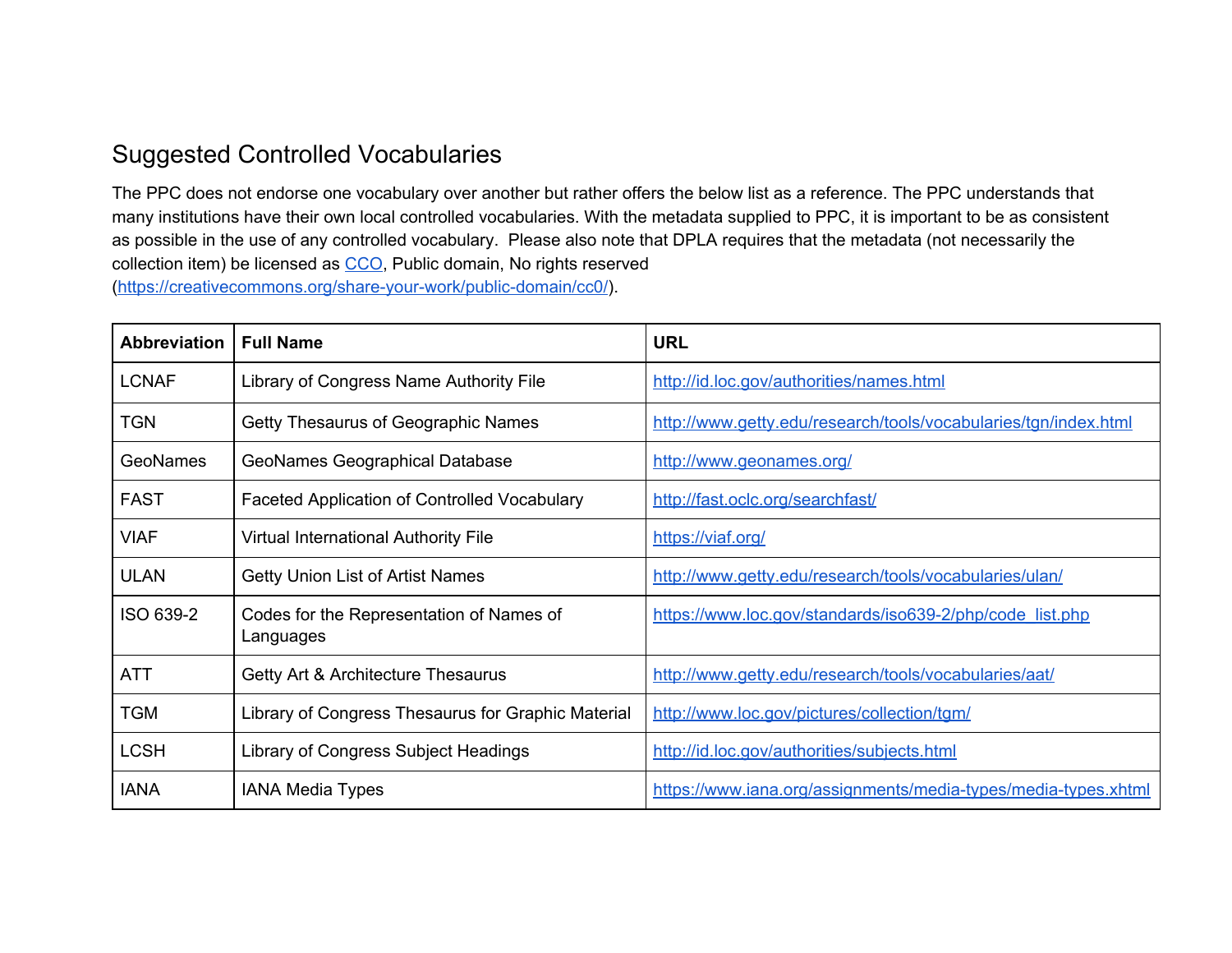| <b>DCMI</b> | DCMI Type Vocabulary | http://dublincore.org/documents/2012/06/14/dcmi-terms/?v=dcmit<br>$y$ pe#H $7$ |
|-------------|----------------------|--------------------------------------------------------------------------------|
| Rights      | RightsStatements.org | http://rightsstatements.org/page/1.0/?language=en                              |

# PPC Fields at a Glance (listed by requirement)

See also: PPC Required and [Recommended](#page-4-0) Fields (listed alphabetically)

| <b>Field Label</b>   | <b>Required by DPLA?</b>    | Who supplies this data?               | <b>Standardized by</b><br>the PPC?* | Displayed in<br><b>DPLA?</b> | <b>Display Type</b>                |
|----------------------|-----------------------------|---------------------------------------|-------------------------------------|------------------------------|------------------------------------|
| Data Provider        | Required                    | Derived from<br>Partner-supplied data |                                     | Yes                          | Short, long and Facet              |
| Is Shown At<br>(URL) | Required                    | Derived from<br>Partner-supplied data |                                     | Yes                          | Long                               |
| <b>Rights</b>        | Required                    | <b>Partner Supplied</b>               |                                     | Yes                          | Long                               |
| Title                | Required                    | <b>Partner Supplied</b>               |                                     | Yes                          | Short and long                     |
| Language             | Required When<br>Applicable | Derived from<br>partner-supplied data | Standardized                        | Yes                          | Long and facet                     |
| Preview              | Required When<br>Applicable | <b>Partner Supplied</b>               |                                     | Yes                          | Image                              |
| Date Created         | Strongly<br>Recommended     | Derived from<br>partner-supplied data | Standardized                        | Yes                          | Short, long, facet and<br>timeline |
| Place                | Strongly<br>Recommended     | <b>Partner Supplied</b>               |                                     | Yes                          | Long, facet and map                |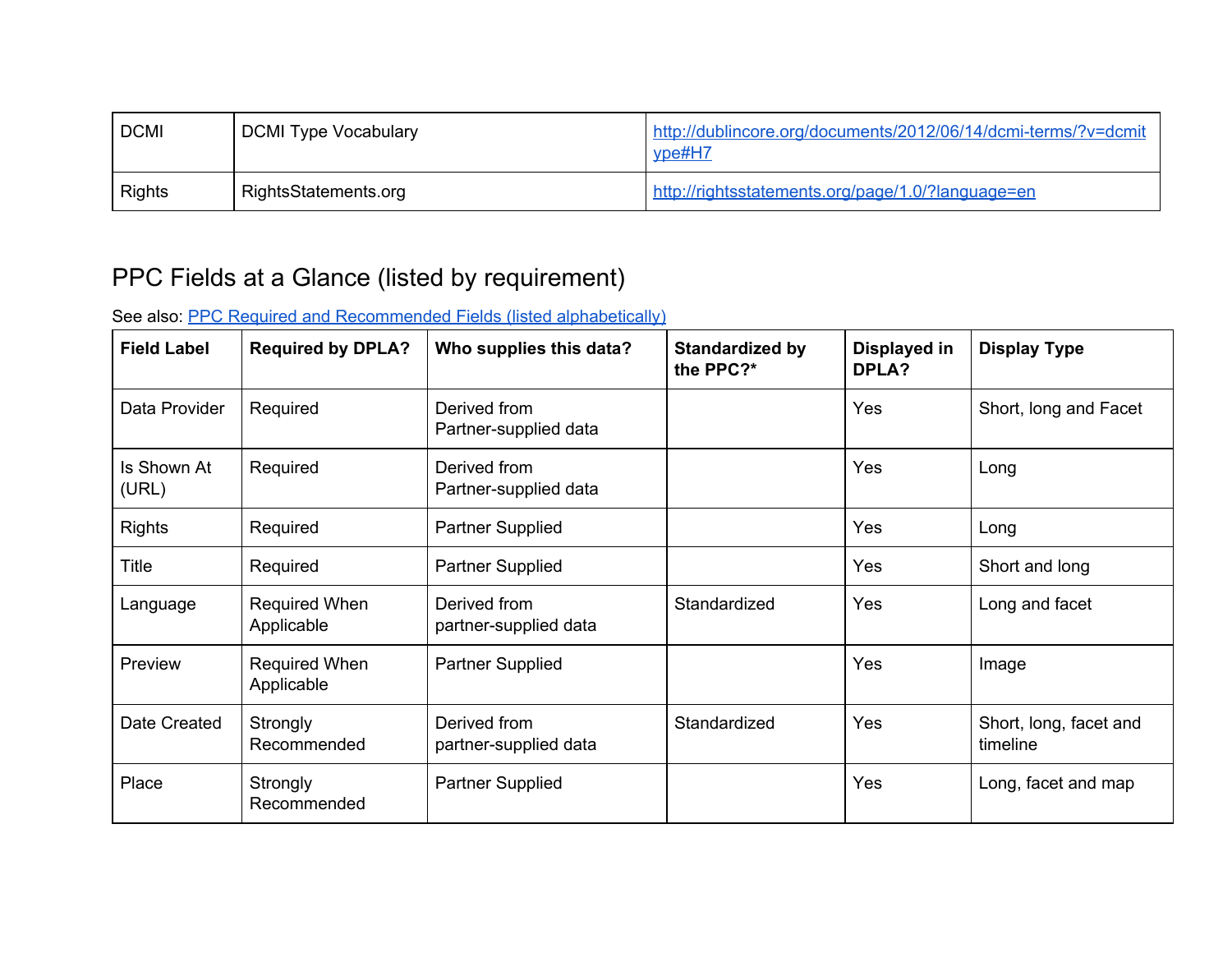| Subject              | Strongly<br>Recommended | Derived from<br>partner-supplied data  |              | Yes       | Long and facet         |
|----------------------|-------------------------|----------------------------------------|--------------|-----------|------------------------|
| Creator              | Recommended             | Partner Supplied                       |              | Yes       | Short and long         |
| Description          | Recommended             | <b>Partner Supplied</b>                |              | Yes       | Short and long         |
| Format               | Recommended             | Partner Supplied                       |              | Yes       | Long                   |
| Publisher            | Recommended             | Derived from<br>partner-supplied data  |              | Yes       | Long                   |
| <b>Type</b>          | Recommended             | Derived from<br>partner-supplied data  | Standardized | Yes       | Short, long, and facet |
| Alternative<br>Title | Optional                | <b>Partner Supplied</b>                |              | <b>No</b> |                        |
| Contributor          | Optional                | Partner Supplied                       |              | <b>No</b> |                        |
| Extent               | Optional                | <b>Partner Supplied</b>                |              | <b>No</b> |                        |
| Identifier           | Optional                | Partner Supplied                       |              | <b>No</b> |                        |
| Relation             | Optional                | Derived from<br>partner-supplied value |              | <b>No</b> |                        |

\*For a limited number of fields the PPC will transform partner supplied data and standardized it to meet the DPLA requirements

# <span id="page-4-0"></span>PPC Required and Recommended Fields (listed alphabetically)

| Field       | <b>Alternate Title</b> |
|-------------|------------------------|
| DPLA Status | Optional               |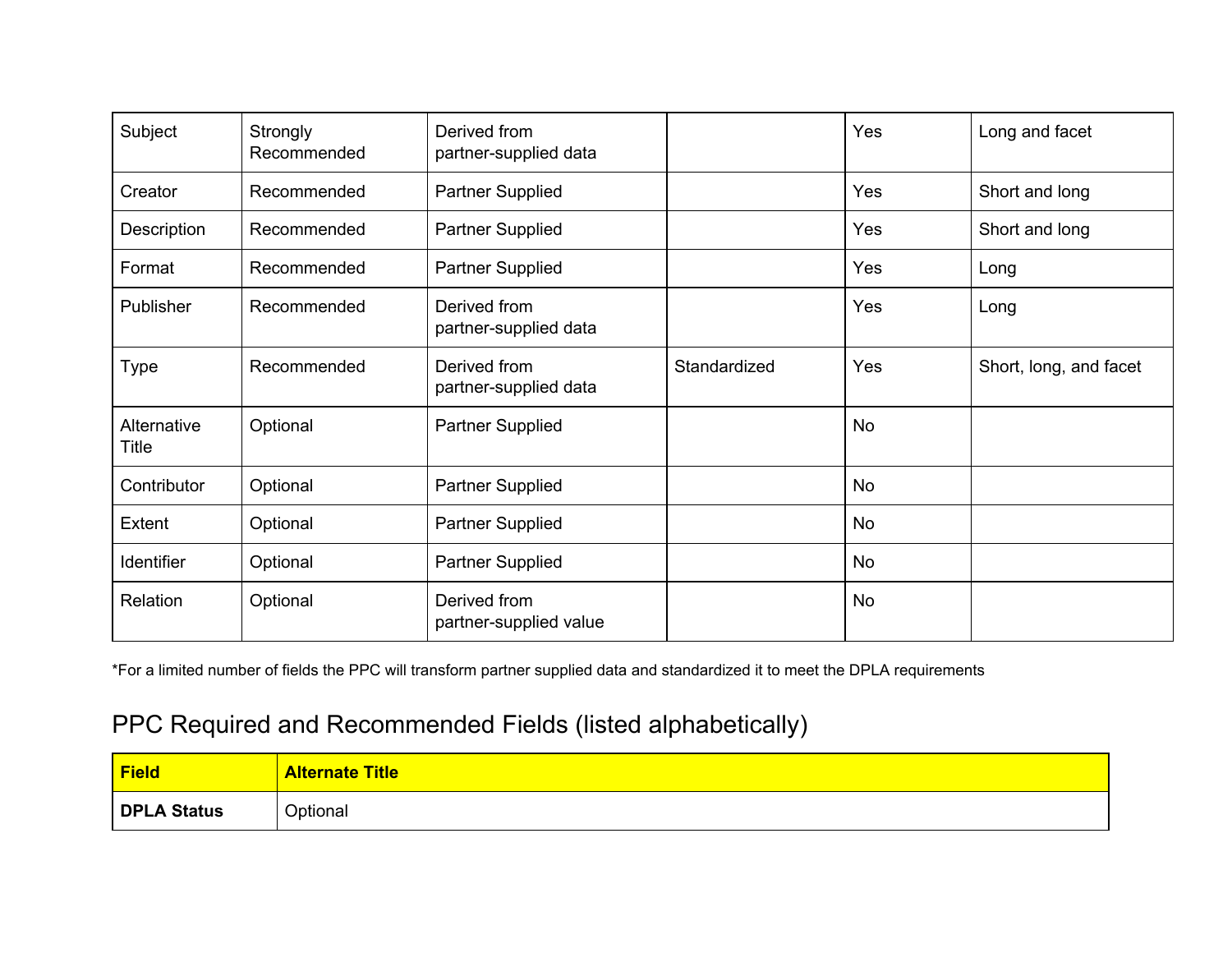| <b>Hub Status</b>                         | Optional                                                                                                                                                                                                                                                                                                                        |
|-------------------------------------------|---------------------------------------------------------------------------------------------------------------------------------------------------------------------------------------------------------------------------------------------------------------------------------------------------------------------------------|
| <b>Description</b>                        | Any alternative title of the described resource including abbreviation and translation.                                                                                                                                                                                                                                         |
| <b>Qualified DC</b>                       | dcterms:alternative                                                                                                                                                                                                                                                                                                             |
| <b>MARC</b>                               | 246 Varying Form of Title                                                                                                                                                                                                                                                                                                       |
| <b>MODS</b>                               | mods:titleInfo (use type="alternative")                                                                                                                                                                                                                                                                                         |
| <b>Repeatable</b>                         | Yes                                                                                                                                                                                                                                                                                                                             |
| <b>CV/Syntax</b>                          | Natural Language                                                                                                                                                                                                                                                                                                                |
| <b>Notes and Best</b><br><b>Practices</b> | This is not meant to be repetitive of main title, however translation of foreign language titles are acceptable.<br>Ensure that the alternative title is for the object, not the title of the series or the collection, or for other<br>related objects. Avoid the use of explanatory or qualifying symbols (such as brackets). |
| <b>Examples</b>                           | Undergraduate course catalog, 1961-62<br>$\bullet$                                                                                                                                                                                                                                                                              |

| <b>PPC Field</b>    | <b>Contributor</b>                                                                                        |
|---------------------|-----------------------------------------------------------------------------------------------------------|
| <b>DPLA Status</b>  | Optional                                                                                                  |
| <b>Hub Status</b>   | Optional                                                                                                  |
| <b>Description</b>  | An entity responsible for making contributions to the described resource.                                 |
| <b>Qualified DC</b> | dcterms:contributor                                                                                       |
| <b>MARC</b>         | Multiple fields are possible: 700; 710; 711; 720 when the relator term (subfield e) is not 'aut' or 'cre' |
| <b>MODS</b>         | mods:name (with 'role' subelement)                                                                        |
| <b>Repeatable</b>   | Yes                                                                                                       |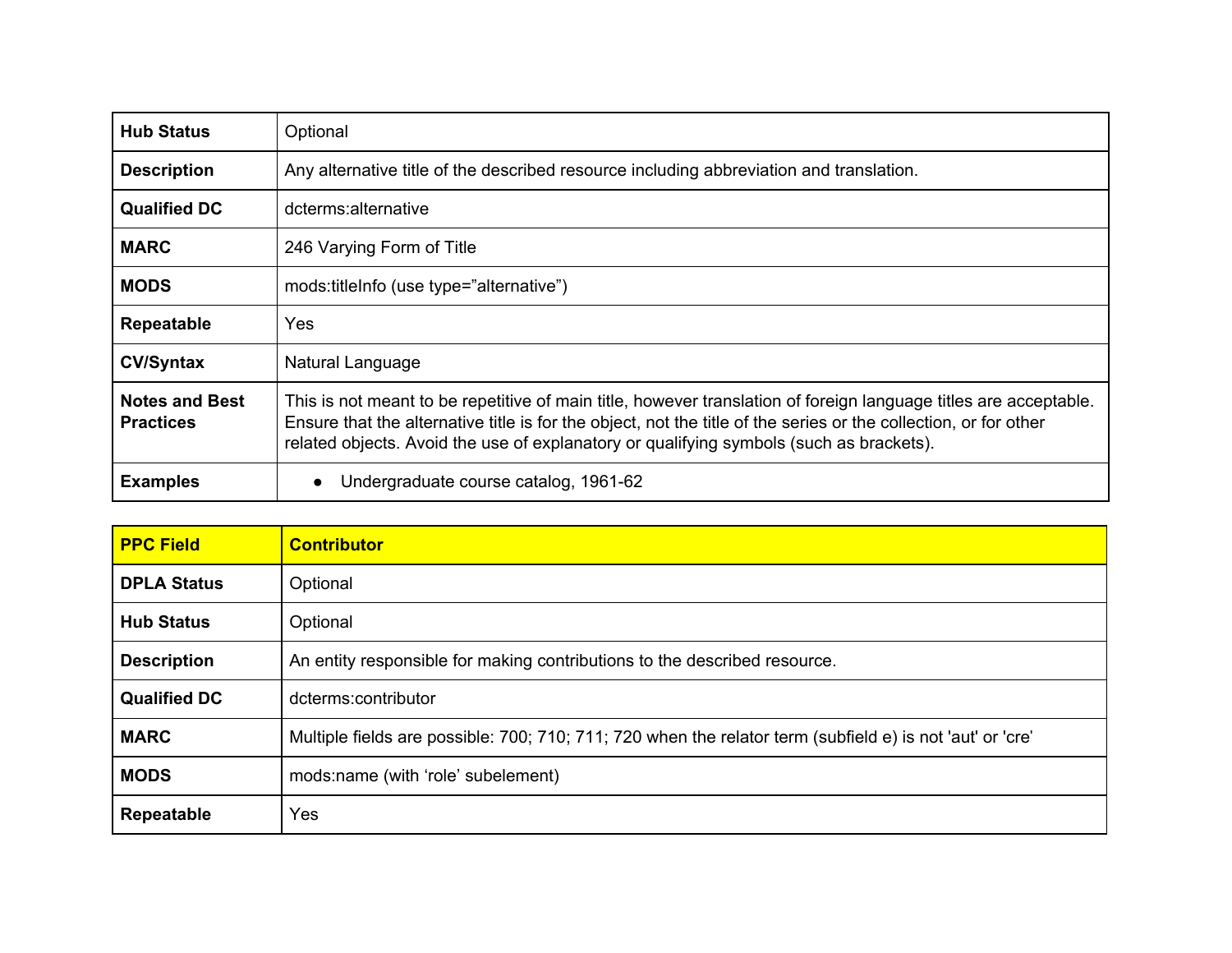| <b>CV/Syntax</b>                          | LCNAF, ULAN, etc. If controlled vocabulary term is not available prefer/recommend the use of a syntax<br>such as: Lastname, Firstname, birthyear-deathyear (if known). This assures that like names are sorted<br>together                                                                                |
|-------------------------------------------|-----------------------------------------------------------------------------------------------------------------------------------------------------------------------------------------------------------------------------------------------------------------------------------------------------------|
| <b>Notes and Best</b><br><b>Practices</b> | This field is used to note contribution to the original work. Examples of a Contributor include a person, an<br>organization, or a service. This field should not be used to note the name of individuals who have<br>cataloged or scanned the resource. Avoid the use of placeholders such as "Unknown." |
| <b>Examples</b>                           | <b>Illustrators</b><br>chapter authors<br>Oral history interviewer<br>United States. Army Map Service                                                                                                                                                                                                     |

| <b>PPC Field</b>    | <b>Creator</b>                                                                                                                                                                                                                           |
|---------------------|------------------------------------------------------------------------------------------------------------------------------------------------------------------------------------------------------------------------------------------|
| <b>DPLA Status</b>  | Recommended                                                                                                                                                                                                                              |
| <b>Hub Status</b>   | <b>Strongly Recommended</b>                                                                                                                                                                                                              |
| <b>Description</b>  | An entity primarily responsible for making the resource.                                                                                                                                                                                 |
| <b>Qualified DC</b> | dcterms:creator                                                                                                                                                                                                                          |
| <b>MARC</b>         | Same as above                                                                                                                                                                                                                            |
| <b>MODS</b>         | mods:name (with 'role' subelement)                                                                                                                                                                                                       |
| Repeatable          | Yes                                                                                                                                                                                                                                      |
| <b>CV/Syntax</b>    | LCNAF, ULAN, etc if available. If controlled vocabulary term is not available prefer/recommend the use of a<br>syntax such as: Lastname, Firstname, birthyear-deathyear (if known). This assures that like names are<br>sorted together. |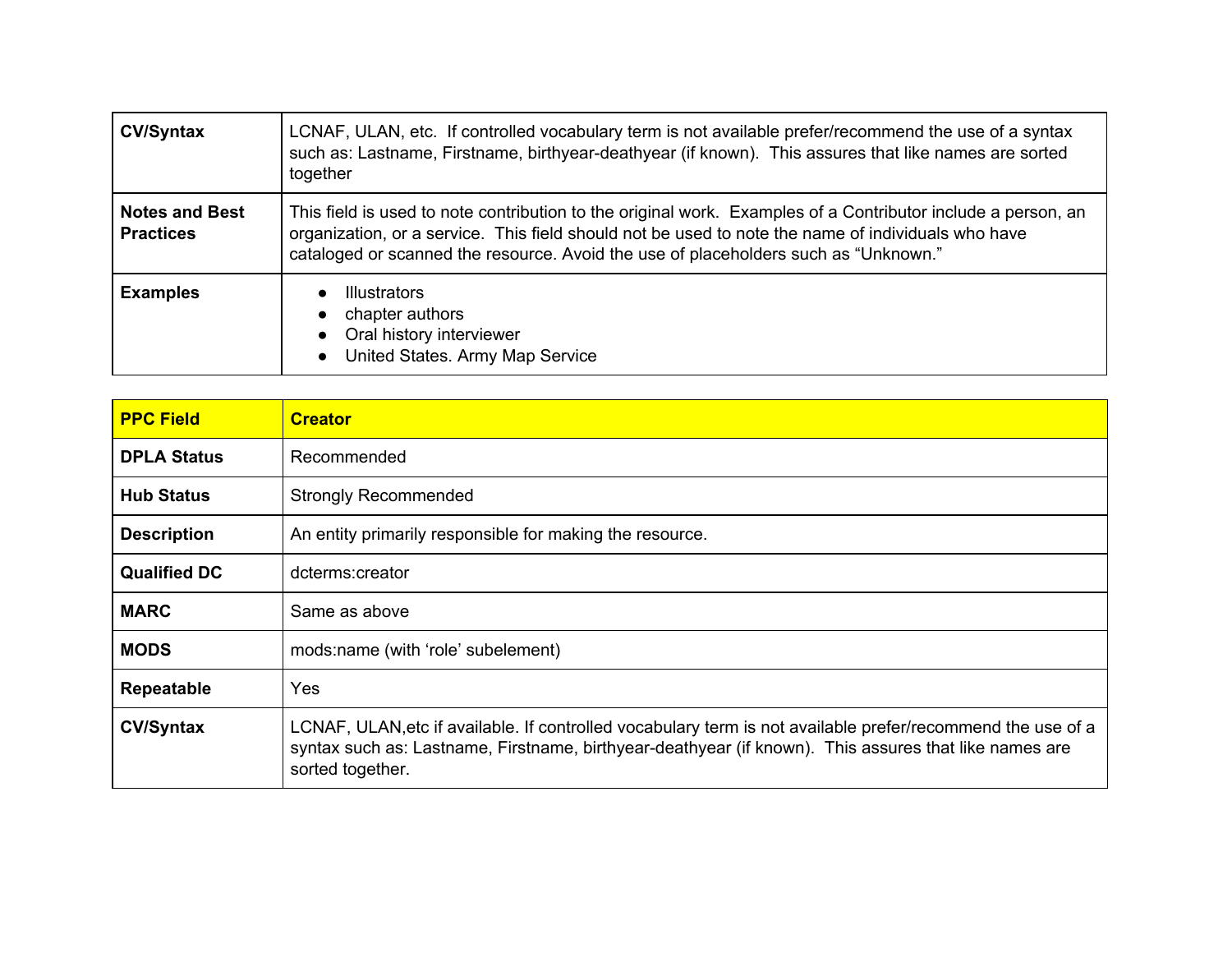| <b>Notes and Best</b> | Examples of a Creator include a person, an organization, or a service. Can be used to indicate Maker     |
|-----------------------|----------------------------------------------------------------------------------------------------------|
| <b>Practices</b>      | role. Avoid the use of placeholder values such as "unknown." For oral histories, Creator is interviewee. |
| <b>Examples</b>       | • Beam, George L. (George Lytle), 1868-1935<br>Lee, Herschel<br>• United States. Geological Survey       |

| <b>PPC Field</b>                          | <b>Data Provider and Intermediate Provider</b>                                                                                                                                                                                                                                                                                                                                                                                                                                                                                                                                                                                                                                   |
|-------------------------------------------|----------------------------------------------------------------------------------------------------------------------------------------------------------------------------------------------------------------------------------------------------------------------------------------------------------------------------------------------------------------------------------------------------------------------------------------------------------------------------------------------------------------------------------------------------------------------------------------------------------------------------------------------------------------------------------|
| <b>DPLA Status</b>                        | Required                                                                                                                                                                                                                                                                                                                                                                                                                                                                                                                                                                                                                                                                         |
| <b>Hub Status</b>                         | Required                                                                                                                                                                                                                                                                                                                                                                                                                                                                                                                                                                                                                                                                         |
| <b>Description</b>                        | The organization or entity that supplies data to DPLA through the PPC.                                                                                                                                                                                                                                                                                                                                                                                                                                                                                                                                                                                                           |
| <b>Qualified DC</b>                       | N/A See Notes and Best practices                                                                                                                                                                                                                                                                                                                                                                                                                                                                                                                                                                                                                                                 |
| <b>MARC</b>                               | N/A See Notes and Best practices                                                                                                                                                                                                                                                                                                                                                                                                                                                                                                                                                                                                                                                 |
| <b>MODS</b>                               | N/A See Notes and Best practices                                                                                                                                                                                                                                                                                                                                                                                                                                                                                                                                                                                                                                                 |
| <b>Repeatable</b>                         | No.                                                                                                                                                                                                                                                                                                                                                                                                                                                                                                                                                                                                                                                                              |
| <b>CV/Syntax</b>                          | Natural Language                                                                                                                                                                                                                                                                                                                                                                                                                                                                                                                                                                                                                                                                 |
| <b>Notes and Best</b><br><b>Practices</b> | This will be displayed in DPLA as "Contributing Institution." When supplying content please provide the<br>PPC with how you would like your institutional name displayed. In instances where one institution is<br>hosting another institution's content, the hosting institution will be mapped as the "intermediate" provider<br>and the other will be the "data provider." In these cases, when submitting records, please let the PPC<br>know what local metadata field you are storing information that would be relevant to DPLA's "Data<br>Provider" field in instances where there is both a data provider and intermediate provider and we will map<br>the information. |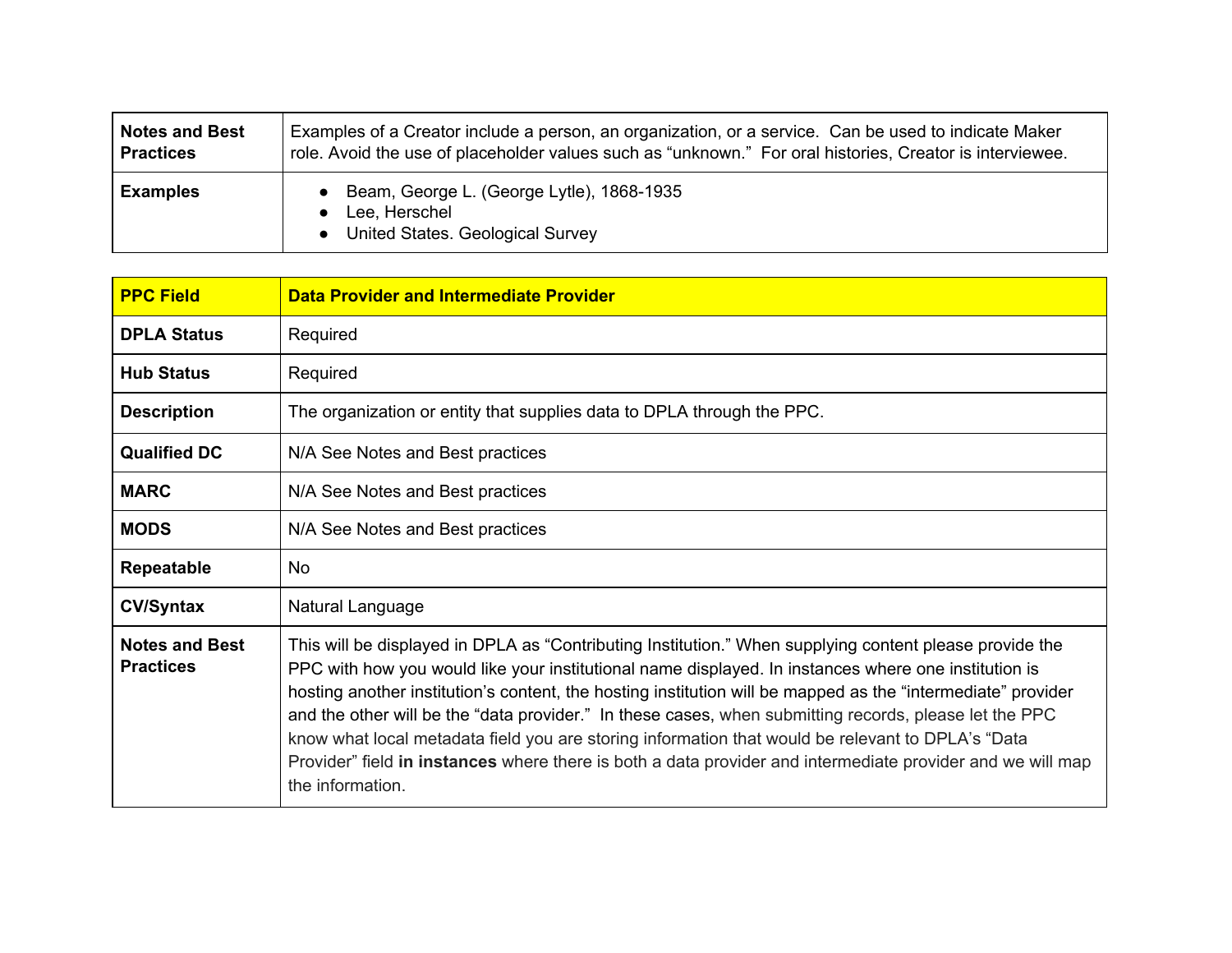| <b>Examples</b> | Colorado College<br><b>History Colorado</b>                  |
|-----------------|--------------------------------------------------------------|
|                 | Denver Public Library                                        |
|                 | DPLA example of both intermediate provider and data provider |

| <b>PPC Field</b>                          | <b>Date Created (Original)</b>                                                                                                                                                                                                                                                                                                                                                                                                                                                                                                                                                                                                                                     |
|-------------------------------------------|--------------------------------------------------------------------------------------------------------------------------------------------------------------------------------------------------------------------------------------------------------------------------------------------------------------------------------------------------------------------------------------------------------------------------------------------------------------------------------------------------------------------------------------------------------------------------------------------------------------------------------------------------------------------|
| <b>DPLA Status</b>                        | <b>Strongly Recommended</b>                                                                                                                                                                                                                                                                                                                                                                                                                                                                                                                                                                                                                                        |
| <b>Hub Status</b>                         | <b>Strongly Recommended</b>                                                                                                                                                                                                                                                                                                                                                                                                                                                                                                                                                                                                                                        |
| <b>Description</b>                        | Date of creation of the original resource.                                                                                                                                                                                                                                                                                                                                                                                                                                                                                                                                                                                                                         |
| <b>Qualified DC</b>                       | dcterms:created                                                                                                                                                                                                                                                                                                                                                                                                                                                                                                                                                                                                                                                    |
| <b>MARC</b>                               | 260##\$c                                                                                                                                                                                                                                                                                                                                                                                                                                                                                                                                                                                                                                                           |
| <b>MODS</b>                               | mods:originInfo (with 'dateCreated' subelement)                                                                                                                                                                                                                                                                                                                                                                                                                                                                                                                                                                                                                    |
| Repeatable                                | <b>No</b>                                                                                                                                                                                                                                                                                                                                                                                                                                                                                                                                                                                                                                                          |
| <b>CV/Syntax</b>                          | EDTF (extended date/time format) YYYY-MM-DD or YYYY-YYYY is preferred.                                                                                                                                                                                                                                                                                                                                                                                                                                                                                                                                                                                             |
| <b>Notes and Best</b><br><b>Practices</b> | This is not the day the item was digitized. Use of the EDTF schema is recommended to avoid ambiguity<br>and to normalize the date format. You can give an exact date or a date range but each of those instances<br>should be created in a consistent format. There are many ways to express uncertainty about dates.<br>Recommend the use of the standard ways compatible with EDTF found in DPLA's Geographic and<br>Temporal Guidelines (http://bit.ly/dpla-geo-styleguide). If those are not possible the use of internally<br>consistent methods is recommended and the <b>PPC will normalize metadata to EDTF</b> . For date aboutness<br>use subject field. |
| <b>Examples</b>                           | 1973-05-22<br>1730-1750<br>Date unknown, N/A or n.d. is not acceptable                                                                                                                                                                                                                                                                                                                                                                                                                                                                                                                                                                                             |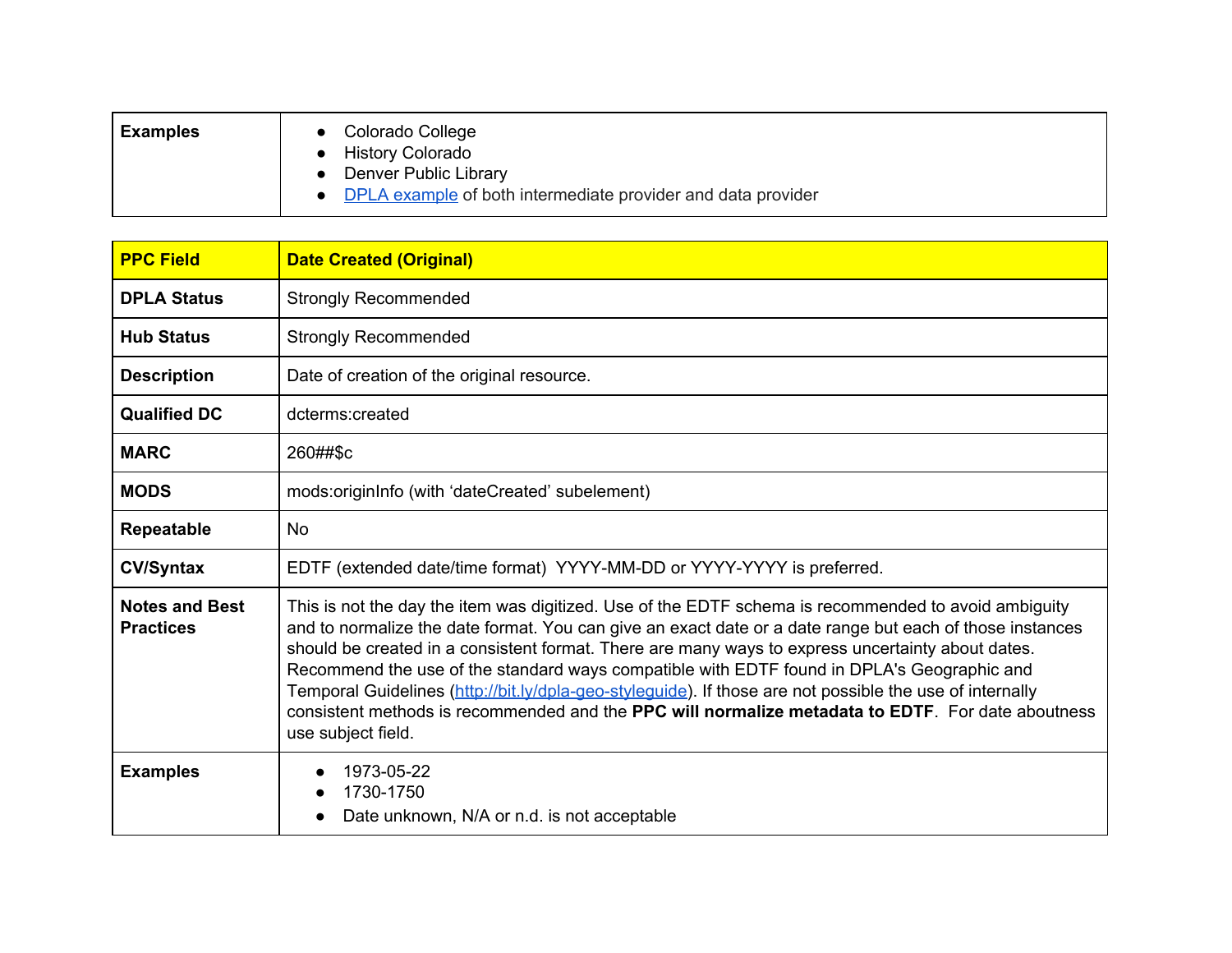| <b>PPC Field</b>                          | <b>Description</b>                                                                                                                                                                                                                                                                                                                                                                                                                                                                                                                                                                 |
|-------------------------------------------|------------------------------------------------------------------------------------------------------------------------------------------------------------------------------------------------------------------------------------------------------------------------------------------------------------------------------------------------------------------------------------------------------------------------------------------------------------------------------------------------------------------------------------------------------------------------------------|
| <b>DPLA Status</b>                        | Optional                                                                                                                                                                                                                                                                                                                                                                                                                                                                                                                                                                           |
| <b>Hub Status</b>                         | <b>Strongly Recommended</b>                                                                                                                                                                                                                                                                                                                                                                                                                                                                                                                                                        |
| <b>Description</b>                        | A free text account of the resource.                                                                                                                                                                                                                                                                                                                                                                                                                                                                                                                                               |
| <b>Qualified DC</b>                       | dcterms:description                                                                                                                                                                                                                                                                                                                                                                                                                                                                                                                                                                |
| <b>MARC</b>                               | 520##\$a (Summary); 505#0\$a (Table of Contents)                                                                                                                                                                                                                                                                                                                                                                                                                                                                                                                                   |
| <b>MODS</b>                               | mods:abstract                                                                                                                                                                                                                                                                                                                                                                                                                                                                                                                                                                      |
| Repeatable                                | No.                                                                                                                                                                                                                                                                                                                                                                                                                                                                                                                                                                                |
| <b>CV/Syntax</b>                          | Natural Language                                                                                                                                                                                                                                                                                                                                                                                                                                                                                                                                                                   |
| <b>Notes and Best</b><br><b>Practices</b> | Description may include but is not limited to: an abstract, a table of contents, a graphical representation, or<br>a free-text account of the resource. Not full text description or OCR output is allowed. Ensure that the<br>description is of the object being described and not a collection to which it belongs or any other parent or<br>child entity.                                                                                                                                                                                                                       |
| <b>Examples</b>                           | White cotton batiste baby dress believed to have been worn by Greta Puckett as a baby in<br>$\bullet$<br>Nebraska circa 1902. The dress has embroidery and openwork in three rectangles and openwork<br>across the front. It has long sleeves with a band, and two buttons in the back.<br>Photograph of an unidentified young man, possibly a graduation photograph that appears to have<br>$\bullet$<br>been taken in Nebraska, circa 1900-1910. The boy appears to be holding a diploma in one hand.<br>The photograph was taken by the Lesmeister studio in Shelton, Nebraska. |

| <b>PPC Field</b>   | <b>Extent</b> |
|--------------------|---------------|
| <b>DPLA Status</b> | Optional      |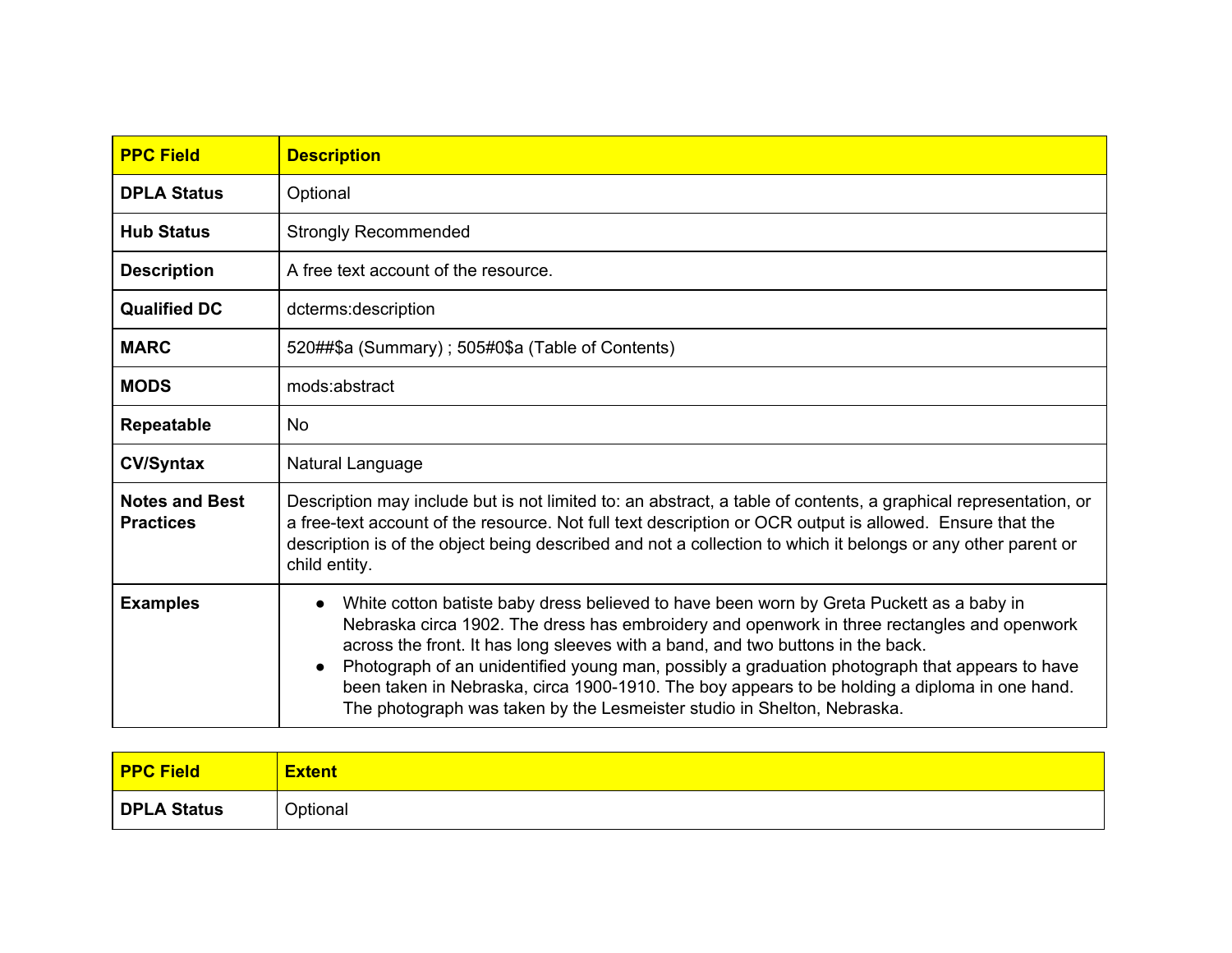| <b>Hub Status</b>                         | Recommended                                                                                                                                                                                                                                                                                         |
|-------------------------------------------|-----------------------------------------------------------------------------------------------------------------------------------------------------------------------------------------------------------------------------------------------------------------------------------------------------|
| <b>Description</b>                        | The size or duration of the original resource.                                                                                                                                                                                                                                                      |
| <b>Qualified DC</b>                       | dcterms:extent                                                                                                                                                                                                                                                                                      |
| <b>MARC</b>                               | 300:306                                                                                                                                                                                                                                                                                             |
| <b>MODS</b>                               | mods:physicalDescription                                                                                                                                                                                                                                                                            |
| <b>Repeatable</b>                         | Yes                                                                                                                                                                                                                                                                                                 |
| <b>CV/Syntax</b>                          | Natural language                                                                                                                                                                                                                                                                                    |
| <b>Notes and Best</b><br><b>Practices</b> | Examples include a number of pages (letter), dimensions (Object), period of time in hours, minutes and sec<br>(recording). Recommend use of consistency in handling measurement terminology for maximum<br>understandability. Include the digital file size only when the resource is born digital. |
| <b>Examples</b>                           | 4 7/8 x 8 3/16 inches<br>1 map on 13 sheets<br>00:14:21<br>406 pages<br>$\bullet$<br>Height x width x depth                                                                                                                                                                                         |

| <b>PPC Field</b>    | <b>Format</b>                                        |
|---------------------|------------------------------------------------------|
| <b>DPLA Status</b>  | Recommended                                          |
| <b>Hub Status</b>   | Recommended                                          |
| <b>Description</b>  | Physical medium or dimensions of described resource. |
| <b>Qualified DC</b> | dcterms:format                                       |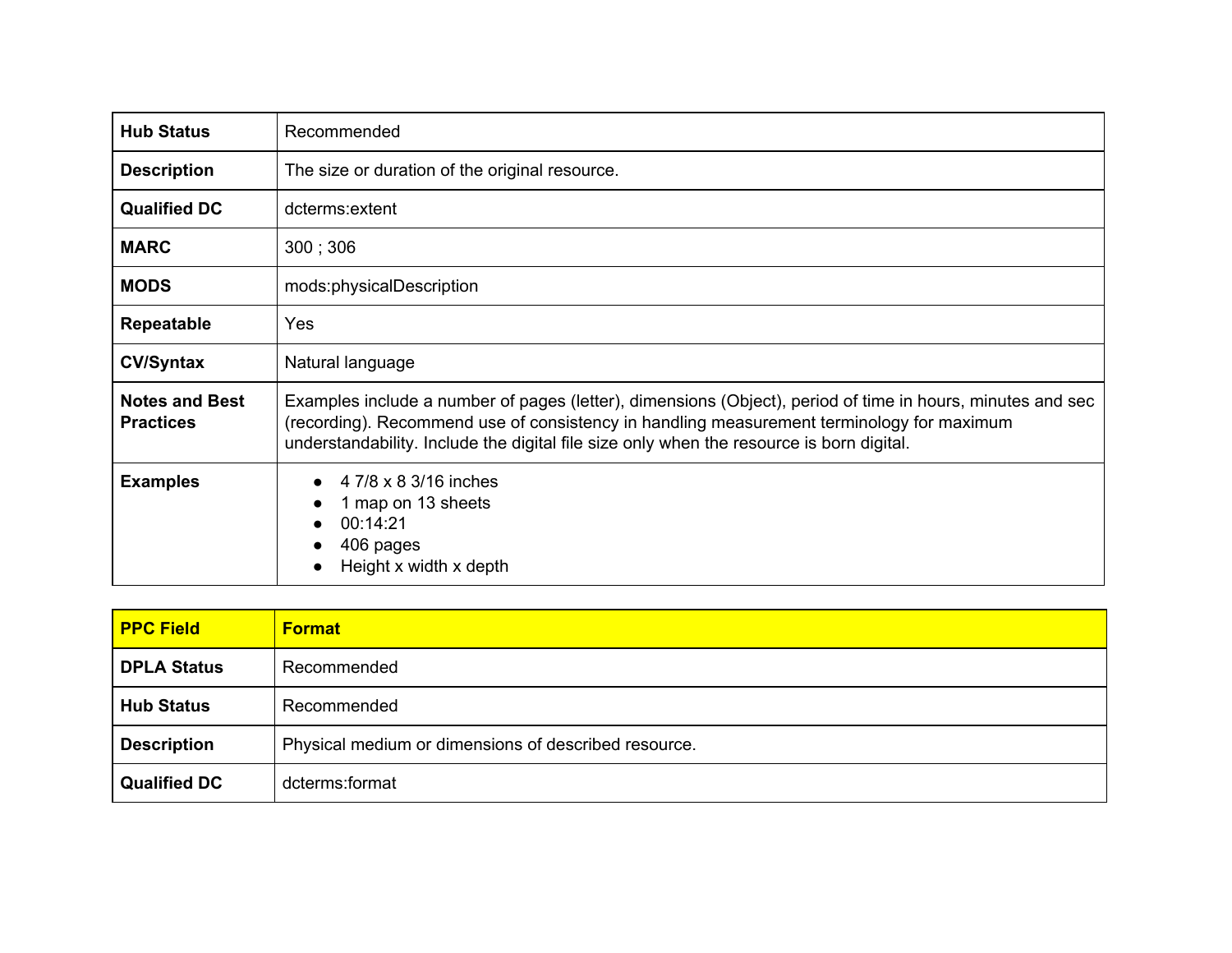| <b>MARC</b>                               | 008/23; 338                                                                                                                                                                                                                                                                                                                        |
|-------------------------------------------|------------------------------------------------------------------------------------------------------------------------------------------------------------------------------------------------------------------------------------------------------------------------------------------------------------------------------------|
| <b>MODS</b>                               | mods:physicalDescription (with subelement internet MediaType' for born-digital materials, or 'extent' to<br>describe the physical original from which the digital surrogate was created)                                                                                                                                           |
| Repeatable                                | <b>Yes</b>                                                                                                                                                                                                                                                                                                                         |
| <b>CV/Syntax</b>                          | Recommend use of a controlled vocabulary (TGM, AAT, etc.) is highly recommended. The information can<br>be relevant to determine the equipment needed to display or operate a born-digital resource (e.g. if the<br>described resource has format pdf you need a pdf reader to use it).<br>For that purpose you can use IANA type. |
| <b>Notes and Best</b><br><b>Practices</b> | Format is a more granular description of the type of object described than the simple vocabulary used in the<br>Type field. It can encompass description of the medium, materials, genre, or other similar terms.                                                                                                                  |
| <b>Examples</b>                           | application/pdf<br>audio/mpeg<br>image/tiff<br>$\bullet$<br>video/mpeg<br>videocassette<br>gelatin silver negatives<br><b>Broadsides</b>                                                                                                                                                                                           |

| <b>PPC Field</b>    | <b>Identifier</b>                                |
|---------------------|--------------------------------------------------|
| <b>DPLA Status</b>  | Optional                                         |
| <b>Hub Status</b>   | Optional                                         |
| <b>Description</b>  | ID of described resource within a given context. |
| <b>Qualified DC</b> | dcterms:identifier                               |
| <b>MARC</b>         | 020 (ISBN); 022 (ISSN); 024 (Other identifier)   |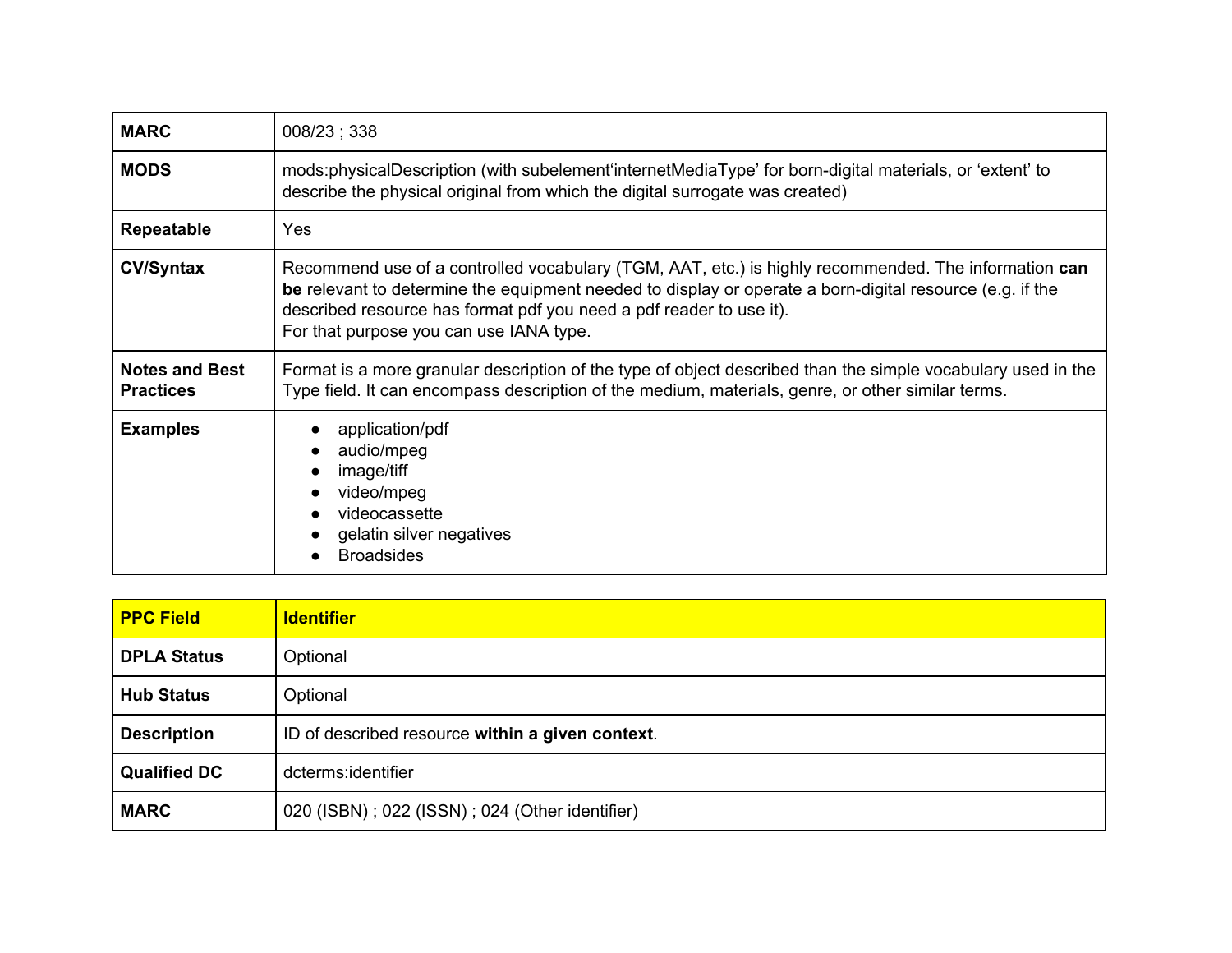| <b>MODS</b>                               | mods: identifier (with $type="urif')$ -- Persistent identifiers<br>For other uses, include a relevant 'type' value and add accession number, call number, etc. |
|-------------------------------------------|----------------------------------------------------------------------------------------------------------------------------------------------------------------|
| <b>Repeatable</b>                         | Yes                                                                                                                                                            |
| <b>CV/Syntax</b>                          | Natural language                                                                                                                                               |
| <b>Notes and Best</b><br><b>Practices</b> | An institution could have more than one instance of an identifier, for example an accession number and a<br>call number.                                       |
| <b>Examples</b>                           | P441110B<br>$\bullet$<br>HPHWPZ201404000165<br>$\bullet$<br>1999-002 006<br>$\bullet$<br>Accession number<br>$\bullet$<br>Object ID                            |

| <b>PPC Field</b>                          | <b>Is Shown at (URL)</b>                                                                                                                                           |
|-------------------------------------------|--------------------------------------------------------------------------------------------------------------------------------------------------------------------|
| <b>DPLA Status</b>                        | Required (can be derived from OAI feed)                                                                                                                            |
| <b>Hub Status</b>                         | Required                                                                                                                                                           |
| <b>Description</b>                        | Unambiguous URL reference to digital objects in its full information context.                                                                                      |
| <b>Qualified DC</b>                       | N/A                                                                                                                                                                |
| <b>MODS</b>                               | Mods: location (with subelement 'url')                                                                                                                             |
| Repeatable                                | No.                                                                                                                                                                |
| <b>CV/Syntax</b>                          | Must be a URL                                                                                                                                                      |
| <b>Notes and Best</b><br><b>Practices</b> | This field is used so that DPLA visitors can link back to the object record at the home institution that displays<br>the full metadata associated with the object. |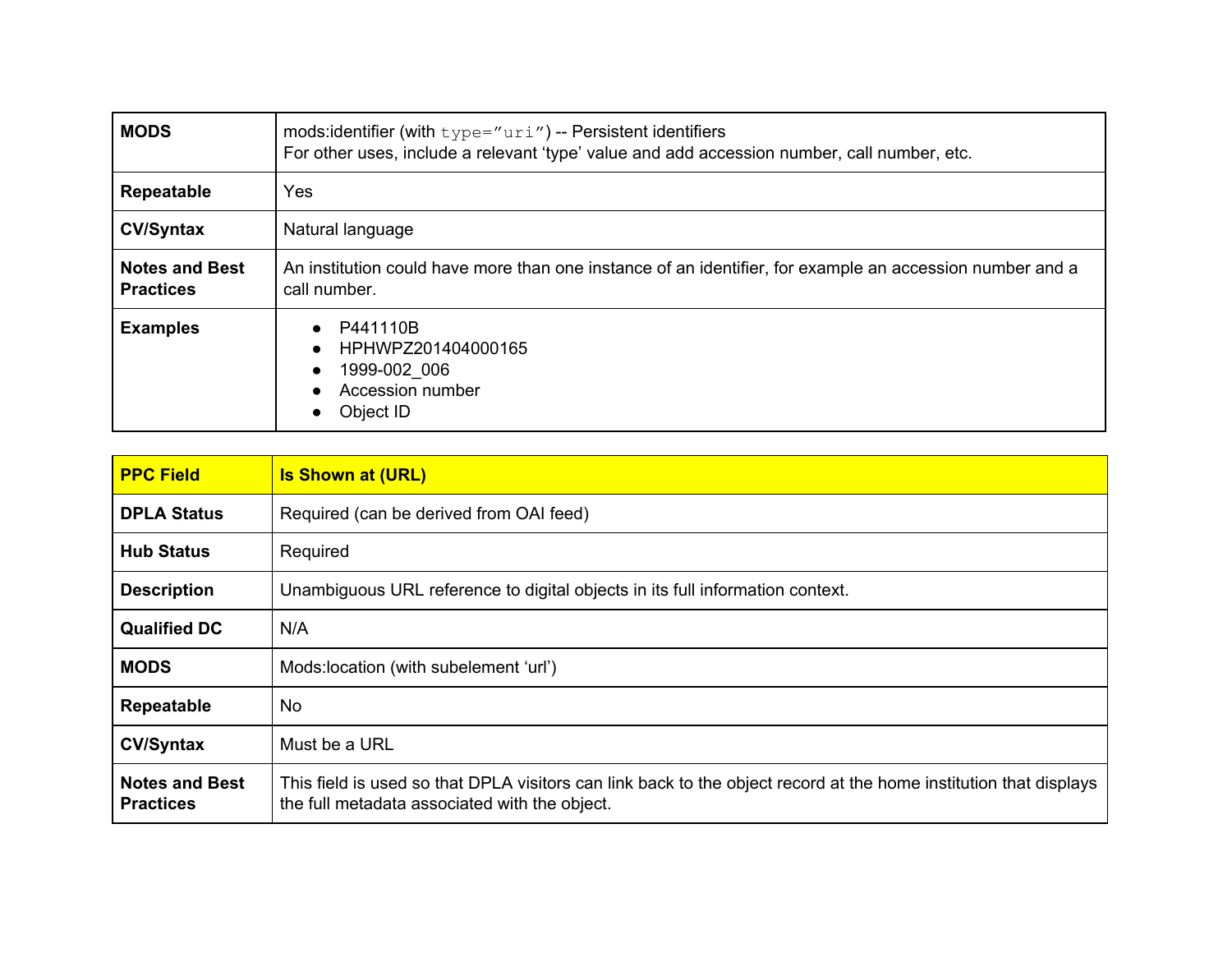| <b>Examples</b> | http://5008.sydneyplus.com/HistoryColorado ArgusNet Final/ViewRecord.aspx?template=Object&re |
|-----------------|----------------------------------------------------------------------------------------------|
|                 | cord=f5f22708-7016-46b2-9dc0-e09950c02d42&displayFields=Attachment⟨=en-US                    |

| <b>PPC Field</b>                          | <b>Language</b>                                                                                                       |
|-------------------------------------------|-----------------------------------------------------------------------------------------------------------------------|
| <b>DPLA Status</b>                        | Required when applicable                                                                                              |
| <b>Hub Status</b>                         | Required when applicable                                                                                              |
| <b>Description</b>                        | A language of the resource.                                                                                           |
| <b>Qualified DC</b>                       | dcterms:language                                                                                                      |
| <b>MARC</b>                               | 041                                                                                                                   |
| <b>MODS</b>                               | mods:language                                                                                                         |
| Repeatable                                | Yes                                                                                                                   |
| <b>CV/Syntax</b>                          | Controlled vocabulary, ISO639-3, RFC4646, Lexvo (URL) is preferred                                                    |
| <b>Notes and Best</b><br><b>Practices</b> | Strongly recommended for text materials. List multiple entries separated with a semicolon. PPC will<br>normalize data |
| <b>Examples</b>                           | German<br>eng<br>fre<br>http://www.lexvo.org/page/iso639-3/dan                                                        |

| <b>PPC Field</b> | <b>Place</b>         |
|------------------|----------------------|
| DPLA Status      | Strongly recommended |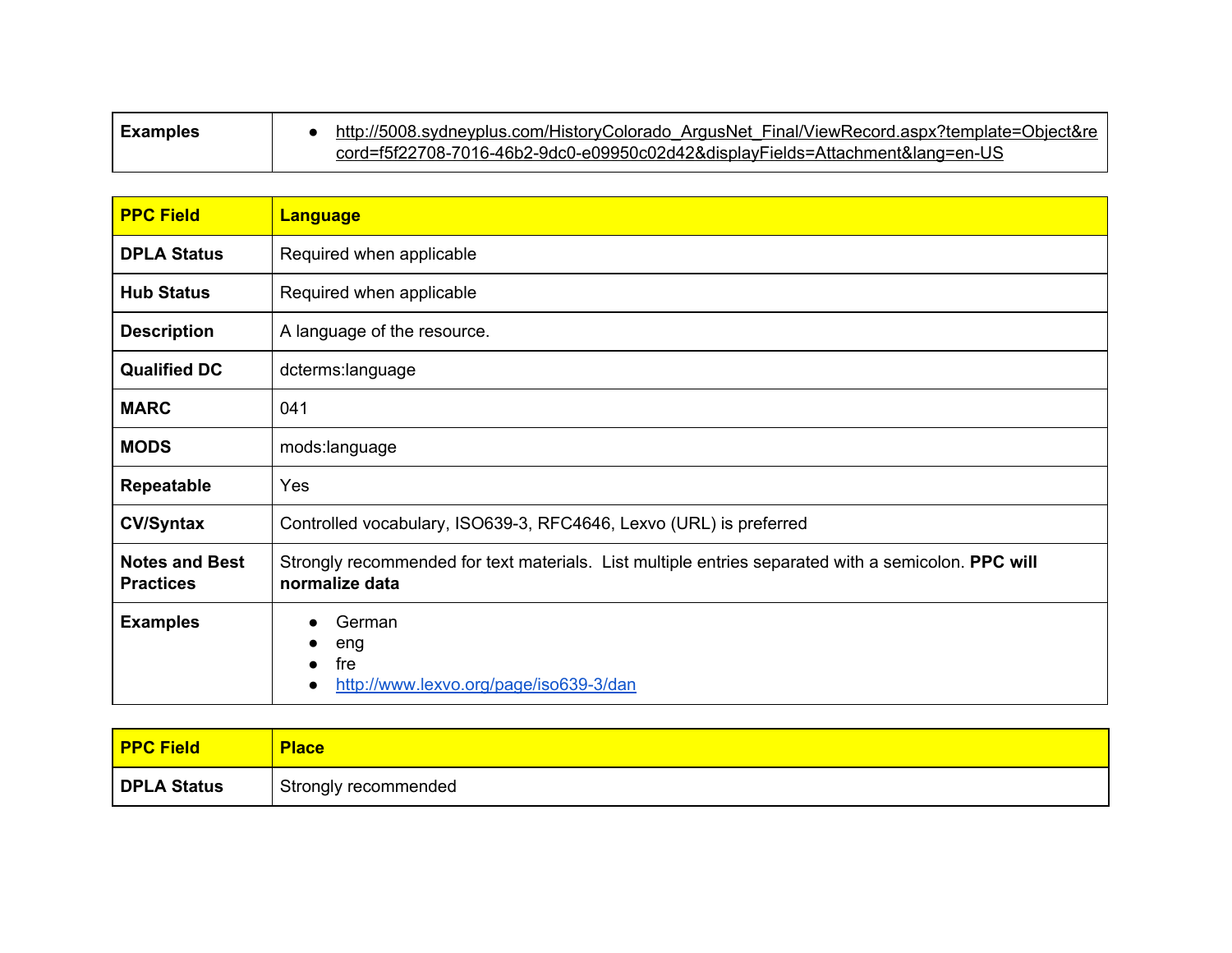| <b>Hub Status</b>                         | Strongly recommended                                                                                                                                                                              |
|-------------------------------------------|---------------------------------------------------------------------------------------------------------------------------------------------------------------------------------------------------|
| <b>Description</b>                        | Spatial characteristics of the described resource, such as a country, city, region, address or other<br>geographical term. Captures aboutness. Geographic location relevant to the original item. |
| <b>Qualified DC</b><br>(Recommended)      | dcterms:spatial                                                                                                                                                                                   |
| <b>MARC</b>                               | 522##\$a                                                                                                                                                                                          |
| <b>MODS</b>                               | mods:subject (with subelement 'geographic')                                                                                                                                                       |
| <b>Repeatable</b>                         | Yes                                                                                                                                                                                               |
| <b>CV/Syntax</b>                          | Recommend the use of a controlled vocabulary such as LCNAF, TGN, GeoNames or consistent local<br>vocabulary.                                                                                      |
| <b>Notes and Best</b><br><b>Practices</b> | Please see DPLA's Temporal and Geographic Guidelines http://bit.ly/dpla-geo-stylequide. Use only for<br>spatial topics that a resource is about.                                                  |
| <b>Examples</b>                           | Laramie (Wyo.)<br>Ouray County (Colo.)<br>Denver, Colorado<br>http://www.geonames.org/maps/google_39.739_-104.985.html<br>DPLA Temporal and Geographic Guidelines has several other examples.     |

| <b>PPC Field</b>   | <b>Preview</b>           |
|--------------------|--------------------------|
| <b>DPLA Status</b> | Required when applicable |
| <b>Hub Status</b>  | Required when applicable |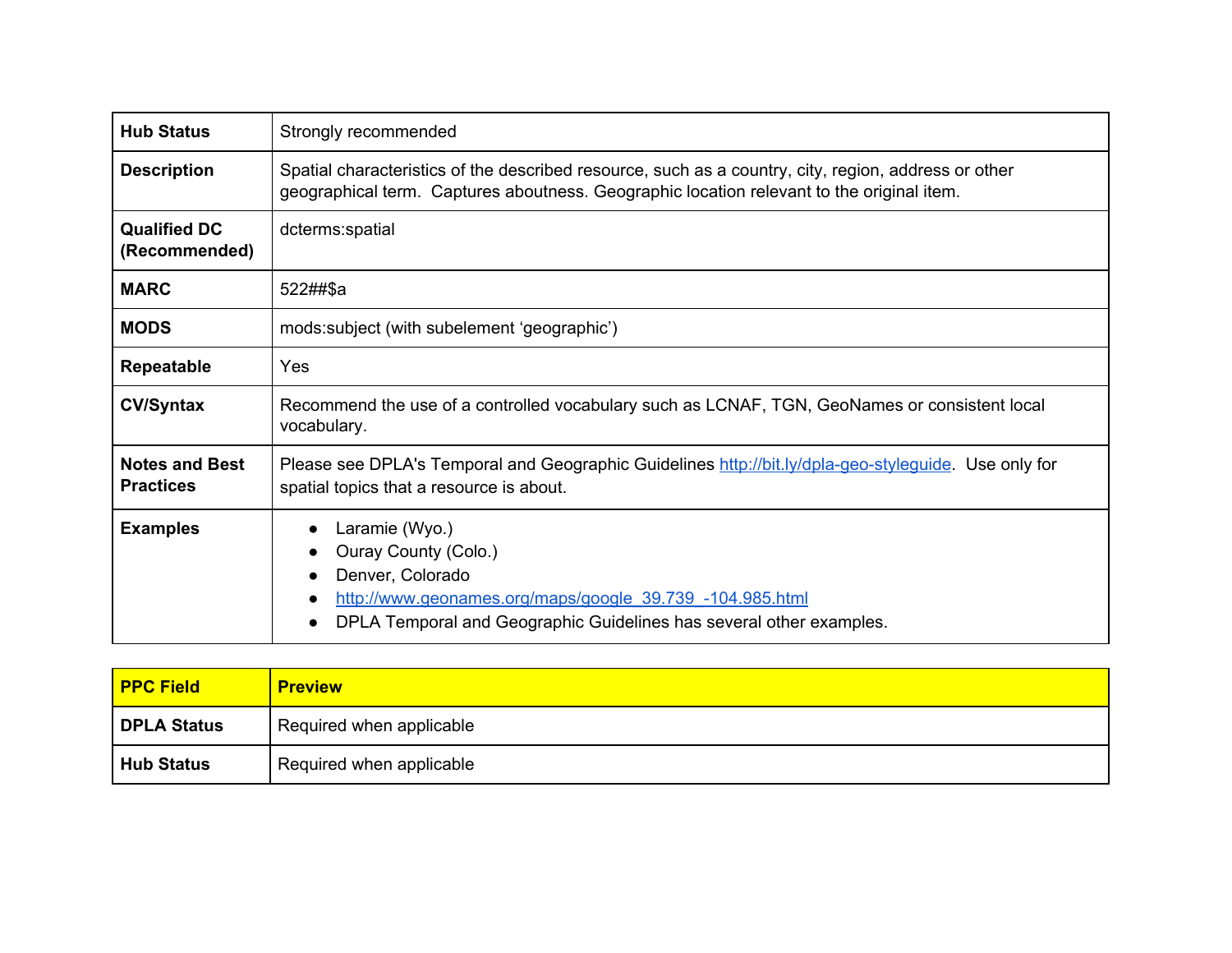| <b>Description</b>                        | The URL of a thumbnail, extract, preview or other type of resource representing the digital object for the<br>purposes of providing a preview.                                                                                                                                                                                                                         |
|-------------------------------------------|------------------------------------------------------------------------------------------------------------------------------------------------------------------------------------------------------------------------------------------------------------------------------------------------------------------------------------------------------------------------|
| <b>Qualified DC</b>                       | N/A                                                                                                                                                                                                                                                                                                                                                                    |
| <b>MARC</b>                               | N/A                                                                                                                                                                                                                                                                                                                                                                    |
| <b>MODS</b>                               | N/A                                                                                                                                                                                                                                                                                                                                                                    |
| <b>Repeatable</b>                         | No.                                                                                                                                                                                                                                                                                                                                                                    |
| <b>CV/Syntax</b>                          | Must be a URL                                                                                                                                                                                                                                                                                                                                                          |
| <b>Notes and Best</b><br><b>Practices</b> | Each platform may supply this information differently. In some cases this information can be embedded into<br>the feed or derived from the feed. During the ingest process, the PPC will work with each of its partners to<br>determine the process for supplying this information.                                                                                    |
|                                           | The URL must resolve to a digital object. It must be a URL to a thumbnail, not a landing page. A preview is<br>highly recommended but not required by DPLA for text, video or audio. In those cases do not supply a<br>generic image as DPLA prefers to supply their own generic icon. Any image supplied will displayed on the<br>front end at 300px on longest side. |
| <b>Examples</b>                           |                                                                                                                                                                                                                                                                                                                                                                        |

| <b>PPC Field</b>    | <b>Publisher (original)</b>                                                                        |
|---------------------|----------------------------------------------------------------------------------------------------|
| <b>DPLA Status</b>  | Recommended                                                                                        |
| <b>Hub Status</b>   | Recommended                                                                                        |
| <b>Description</b>  | Entity responsible for making the described resource available, typically the publisher of a text. |
| <b>Qualified DC</b> | dcterms:publisher                                                                                  |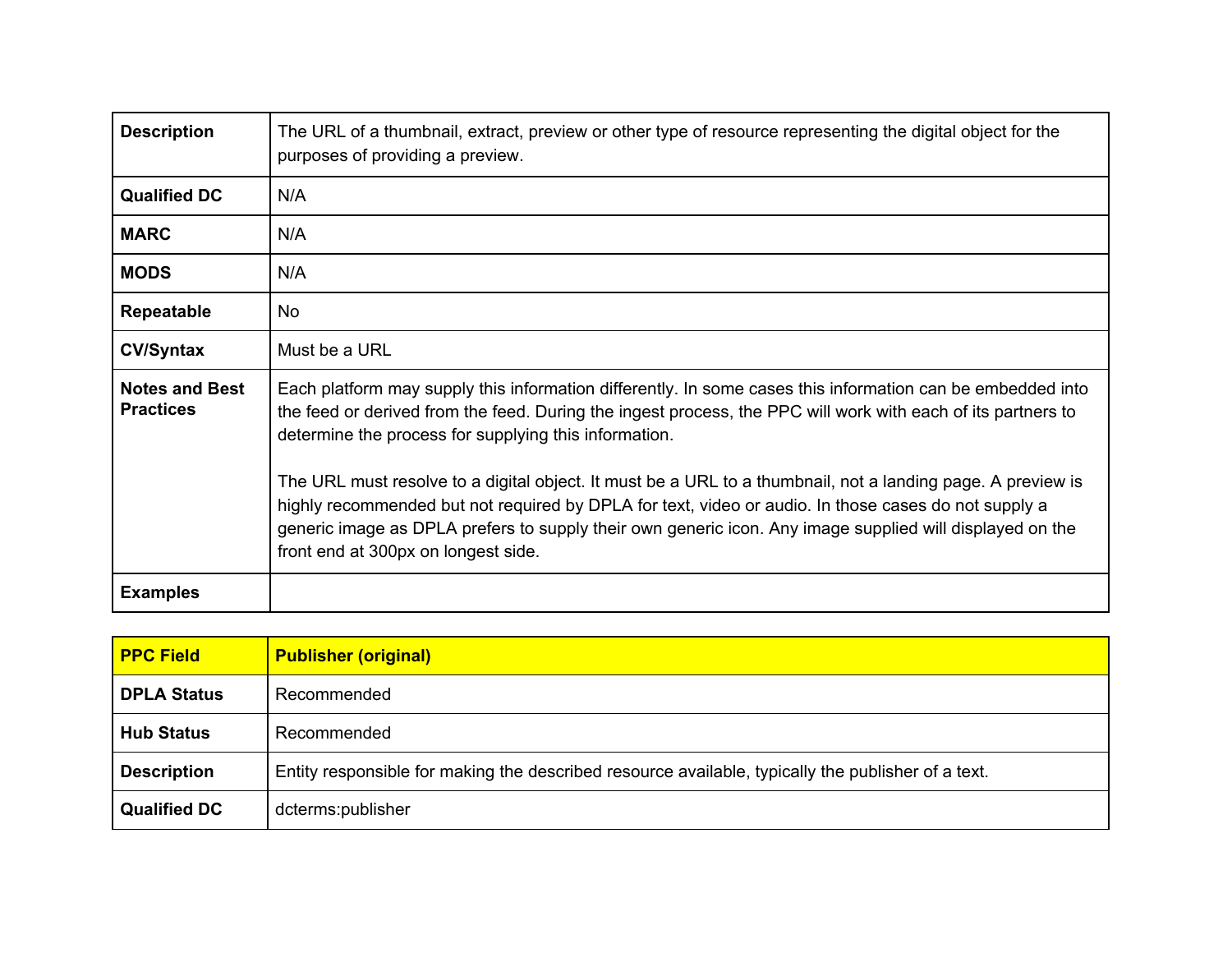| <b>MARC</b>                               | 260##\$b; 264##\$b                                                                                                                                                                                                                                          |
|-------------------------------------------|-------------------------------------------------------------------------------------------------------------------------------------------------------------------------------------------------------------------------------------------------------------|
| <b>MODS</b>                               | mods:originlnfo (with subelement 'publisher')                                                                                                                                                                                                               |
| <b>Repeatable</b>                         | Yes                                                                                                                                                                                                                                                         |
| <b>CV/Syntax</b>                          | <b>LCNAF or VIAF</b>                                                                                                                                                                                                                                        |
| <b>Describing</b>                         | <b>Original Resource</b>                                                                                                                                                                                                                                    |
| <b>Notes and Best</b><br><b>Practices</b> | The field is intended to contain the publisher of the original item, not institutions involved in its digitization or<br>sharing. Use this field for published materials such as books, magazines and journals. Avoid placeholder<br>values like "unknown". |
| <b>Examples</b>                           | Rand McNally and Company                                                                                                                                                                                                                                    |

| <b>PPC Field</b>      | <b>Relation</b>                                                                                            |
|-----------------------|------------------------------------------------------------------------------------------------------------|
| <b>DPLA Status</b>    | Optional                                                                                                   |
| <b>Hub Status</b>     | Optional                                                                                                   |
| <b>Description</b>    | A related resource.                                                                                        |
| <b>Qualified DC</b>   | dcterms:relation                                                                                           |
| <b>MARC</b>           | Many options, including 856 (all-purpose) and 555 (finding aids/indexes)                                   |
| <b>MODS</b>           | mods:relatedItem                                                                                           |
| Repeatable            | Yes                                                                                                        |
| <b>CV/Syntax</b>      | Free text. Recommended use of a local controlled vocabulary. Can include a URL.                            |
| <b>Notes and Best</b> | Relation is intended for use with other items that have some relationship with the content. May be used to |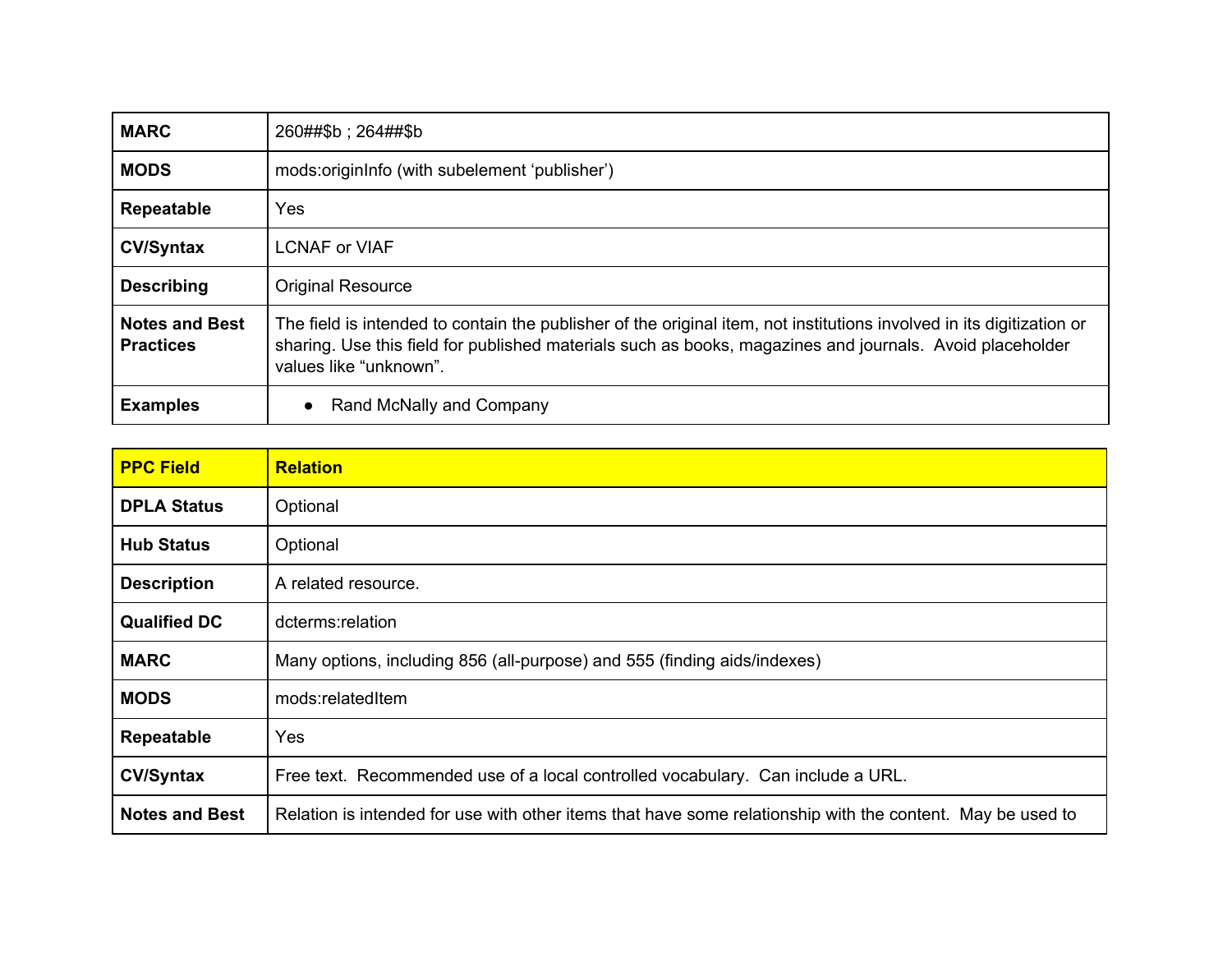| <b>Practices</b> | indicate that items are related based on accession, series, collection, provenance or theme. Recommend<br>only using information that is intelligible outside of the original institution context. For example, call numbers<br>or identifiers that do not make sense out of context should not be included. |
|------------------|--------------------------------------------------------------------------------------------------------------------------------------------------------------------------------------------------------------------------------------------------------------------------------------------------------------|
| <b>Examples</b>  | <b>Colorado Italian Americans Collection</b><br>George Lytle Beam Photograph Collection                                                                                                                                                                                                                      |

| <b>PPC Field</b>                          | <b>Rights</b>                                                                                                                                                                                                                                                                                                                                                                                                                 |
|-------------------------------------------|-------------------------------------------------------------------------------------------------------------------------------------------------------------------------------------------------------------------------------------------------------------------------------------------------------------------------------------------------------------------------------------------------------------------------------|
| <b>DPLA Status</b>                        | Required                                                                                                                                                                                                                                                                                                                                                                                                                      |
| <b>Hub Status</b>                         | Required                                                                                                                                                                                                                                                                                                                                                                                                                      |
| <b>Description</b>                        | Information about rights held in and over the resource. Typically, rights information includes a statement<br>about various property rights associated with the resource, including intellectual property rights.                                                                                                                                                                                                             |
| <b>Qualified DC</b>                       | dcterms: Rights                                                                                                                                                                                                                                                                                                                                                                                                               |
| <b>MARC</b>                               | 540##\$a                                                                                                                                                                                                                                                                                                                                                                                                                      |
| <b>MODS</b>                               | mods:accessCondition (with type="use and reproduction" xlink: href="[URI of<br>rightsstatements statement]")                                                                                                                                                                                                                                                                                                                  |
| <b>Repeatable</b>                         | <b>No</b>                                                                                                                                                                                                                                                                                                                                                                                                                     |
| <b>CV/Syntax</b>                          | Must be a URL. http://rightsstatements.org                                                                                                                                                                                                                                                                                                                                                                                    |
| <b>Notes and Best</b><br><b>Practices</b> | Use the provided URL on the righstatements org website that best matches the rights associated with that<br>digital object. DPLA will then display the label, description and icon on dp.la, for example<br>https://dp.la/item/723513064603690b2c9a28ffc6fd15a5. The use of rightsstatements.org is only required for<br>the metadata supplied to DPLA. You can use your own local rights statement at your home institution. |
| <b>Examples</b>                           | http://rightsstatements.org/page/InC/1.0/                                                                                                                                                                                                                                                                                                                                                                                     |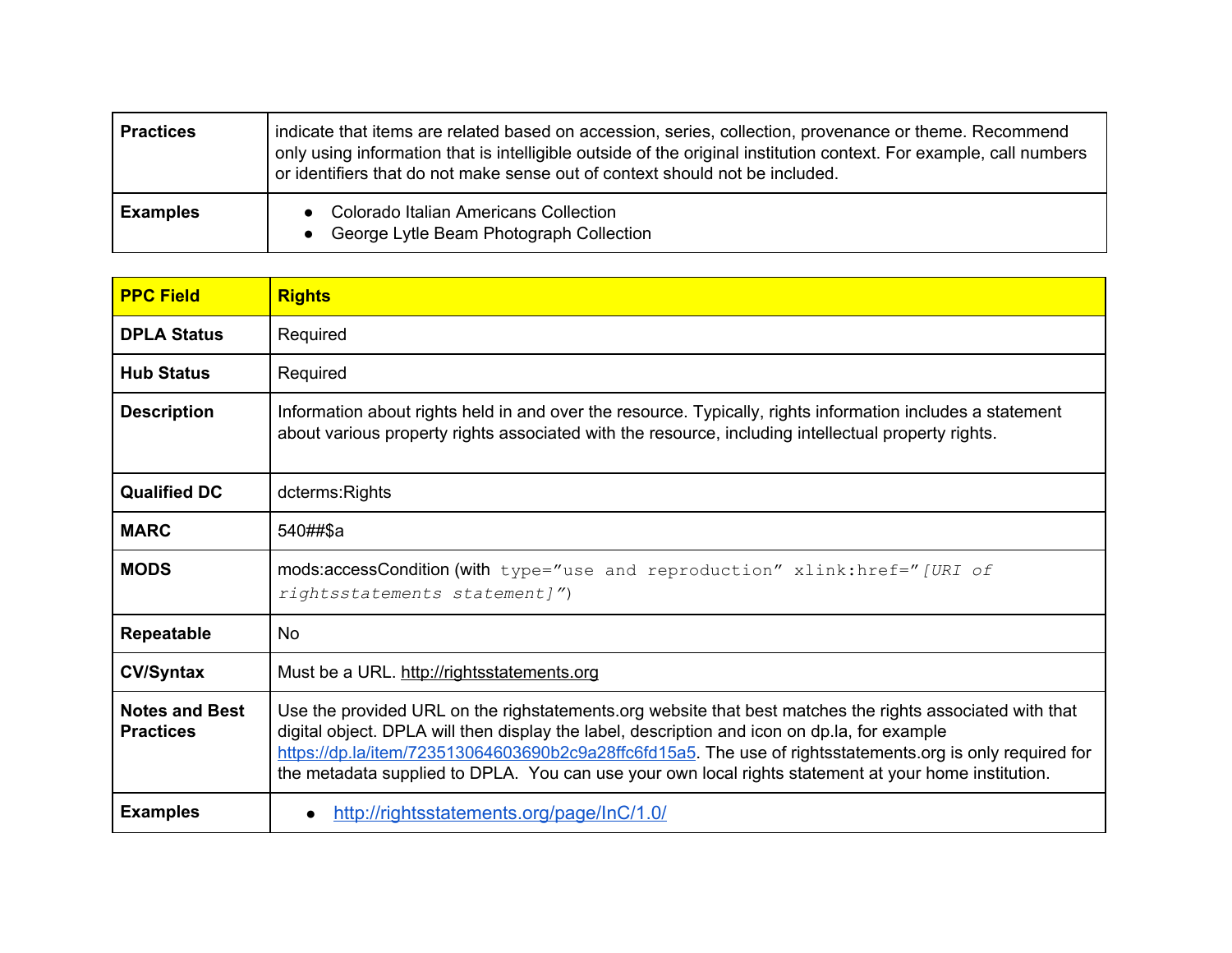| <b>PPC Field</b>                          | <b>Subject</b>                                                                                                                                                                                                                                                                                                                                                                                                                                                                                                            |
|-------------------------------------------|---------------------------------------------------------------------------------------------------------------------------------------------------------------------------------------------------------------------------------------------------------------------------------------------------------------------------------------------------------------------------------------------------------------------------------------------------------------------------------------------------------------------------|
| <b>DPLA Status</b>                        | <b>Strongly Recommended</b>                                                                                                                                                                                                                                                                                                                                                                                                                                                                                               |
| <b>Hub Status</b>                         | <b>Strongly Recommended</b>                                                                                                                                                                                                                                                                                                                                                                                                                                                                                               |
| <b>Description</b>                        | The topic of the resource. Typically, the subject will be represented using keywords, key phrases, or<br>classification codes.                                                                                                                                                                                                                                                                                                                                                                                            |
| <b>Qualified DC</b>                       | dcterms:subject                                                                                                                                                                                                                                                                                                                                                                                                                                                                                                           |
| <b>MARC</b>                               | 6XX                                                                                                                                                                                                                                                                                                                                                                                                                                                                                                                       |
| <b>MODS</b>                               | mods:subject                                                                                                                                                                                                                                                                                                                                                                                                                                                                                                              |
| Repeatable                                | Yes                                                                                                                                                                                                                                                                                                                                                                                                                                                                                                                       |
| <b>CV/Syntax</b>                          | Use of a controlled vocabulary (LCSH, TGM, FAST, etc.) or name authority (LCNAF, VIAF, etc.) is highly<br>recommended.                                                                                                                                                                                                                                                                                                                                                                                                    |
| <b>Notes and Best</b><br><b>Practices</b> | If you are using a controlled vocabulary, recommend the use of the URI in addition to the string value<br>depending on the schema used. Recommend uncoordinated subject heading if headings are being newly<br>created.<br>For example, in a Dublin Core record you might use:<br>$\bullet$<br><dc:subject>Civil rights movements</dc:subject><br><dc:subject>Mississippi</dc:subject><br><dc:subject>Jackson</dc:subject><br>Instead of<br><dc:subject>Civil rights movements -- Mississippi --<br/>Jackson</dc:subject> |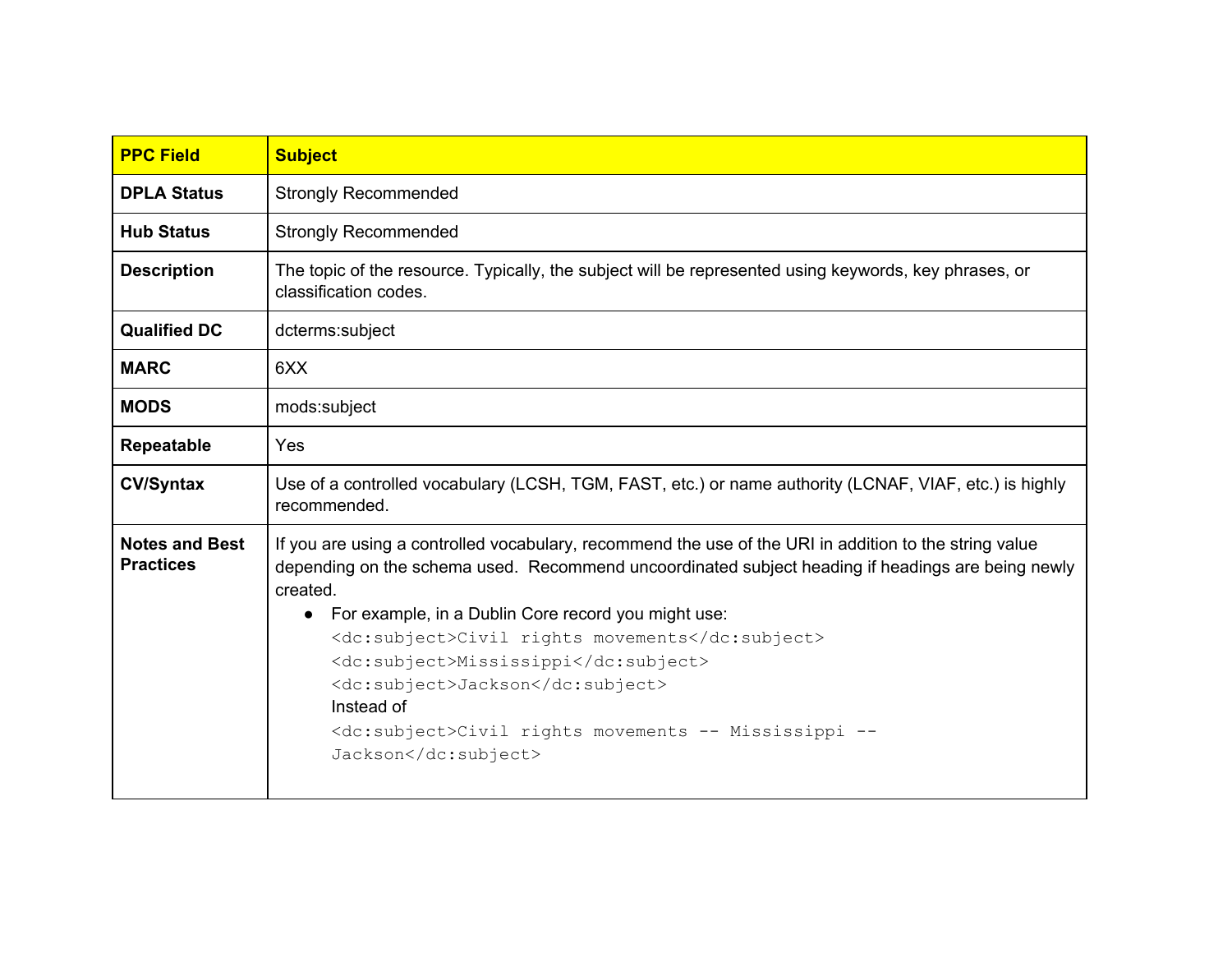|                 | This suggestion is made to increase matching of terms in the aggregated data set. Not all providers will<br>use the same controlled vocabulary lists. Even among those who do, the granular nuance of the<br>coordinated subject headings makes it impossible to bring together records based on the larger concepts<br>present in the heading. |
|-----------------|-------------------------------------------------------------------------------------------------------------------------------------------------------------------------------------------------------------------------------------------------------------------------------------------------------------------------------------------------|
| <b>Examples</b> | <b>Women</b><br>Sweetland, Henry Hale, 1848-1938<br><b>Coal Miners</b>                                                                                                                                                                                                                                                                          |

| <b>PPC Field</b>                          | <b>Title</b>                                                                                                                                                                                                                                                                                                                                                                                                                                                                                                                                                                |
|-------------------------------------------|-----------------------------------------------------------------------------------------------------------------------------------------------------------------------------------------------------------------------------------------------------------------------------------------------------------------------------------------------------------------------------------------------------------------------------------------------------------------------------------------------------------------------------------------------------------------------------|
| <b>DPLA Status</b>                        | Required                                                                                                                                                                                                                                                                                                                                                                                                                                                                                                                                                                    |
| <b>Hub Status</b>                         | Required                                                                                                                                                                                                                                                                                                                                                                                                                                                                                                                                                                    |
| <b>Description</b>                        | A name given to the resource. Typically, a Title will be a name by which the resource is formally known.                                                                                                                                                                                                                                                                                                                                                                                                                                                                    |
| <b>Qualified DC</b>                       | dcterms:title                                                                                                                                                                                                                                                                                                                                                                                                                                                                                                                                                               |
| <b>MARC</b>                               | 245 & 246                                                                                                                                                                                                                                                                                                                                                                                                                                                                                                                                                                   |
| <b>MODS</b>                               | mods:titleInfo                                                                                                                                                                                                                                                                                                                                                                                                                                                                                                                                                              |
| Repeatable                                | <b>No</b>                                                                                                                                                                                                                                                                                                                                                                                                                                                                                                                                                                   |
| <b>CV/Syntax</b>                          | Natural Language                                                                                                                                                                                                                                                                                                                                                                                                                                                                                                                                                            |
| <b>Notes and Best</b><br><b>Practices</b> | When titles are created for works, they should be concise. The description field should be used for more<br>detail. Descriptive and informative titles are preferred whenever possible (as opposed to things like<br>"unknown" or an id number). Not all materials can or should be titled uniquely. This recommendation<br>exists to encourage data creators to create unique and informative titles when they can. Recommend<br>minimal but appropriate use of punctuation. DPLA prefers that titles not have unnecessary quotation<br>marks, brackets or ending periods. |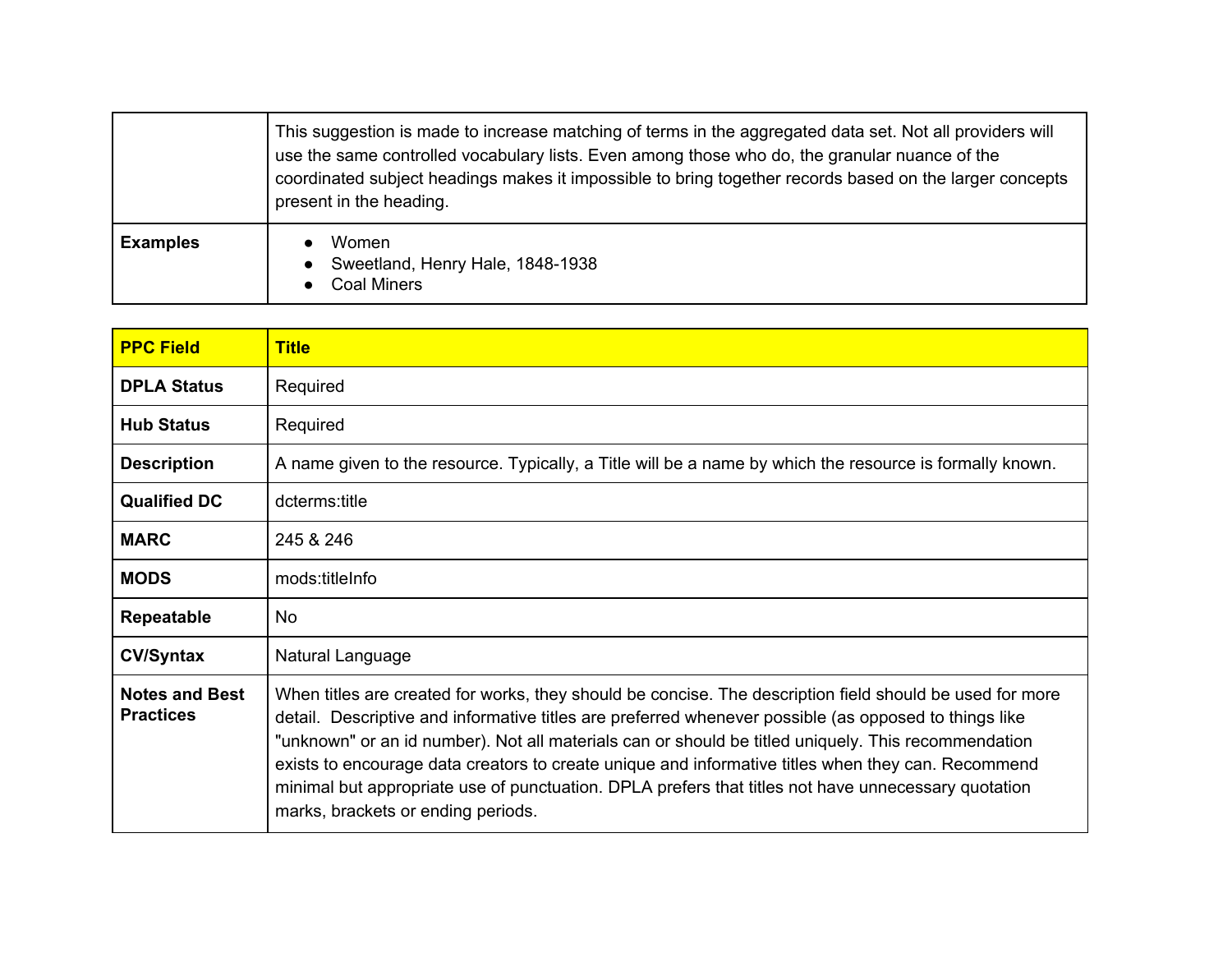| <b>Examples</b> | General View of Mesa at Tsankawi Ruin, Bandelier National Monument, N. M.<br>Golden Jubilee Program<br><b>Battenburg Lace Doily</b> |
|-----------------|-------------------------------------------------------------------------------------------------------------------------------------|
|                 |                                                                                                                                     |

| <b>PPC Field</b>                          | <b>Type</b>                                                                                                                                                                                                                                                                                                                                                                                                                                                                                                                                                                                                                                                                                                          |
|-------------------------------------------|----------------------------------------------------------------------------------------------------------------------------------------------------------------------------------------------------------------------------------------------------------------------------------------------------------------------------------------------------------------------------------------------------------------------------------------------------------------------------------------------------------------------------------------------------------------------------------------------------------------------------------------------------------------------------------------------------------------------|
| <b>DPLA Status</b>                        | Required when available                                                                                                                                                                                                                                                                                                                                                                                                                                                                                                                                                                                                                                                                                              |
| <b>Hub Status</b>                         | Required when Available                                                                                                                                                                                                                                                                                                                                                                                                                                                                                                                                                                                                                                                                                              |
| <b>Description</b>                        | The nature or genre of the resource. Ref (Strongly Recommended                                                                                                                                                                                                                                                                                                                                                                                                                                                                                                                                                                                                                                                       |
| <b>Qualified DC</b>                       | dcterms:type                                                                                                                                                                                                                                                                                                                                                                                                                                                                                                                                                                                                                                                                                                         |
| <b>MARC</b>                               | 336                                                                                                                                                                                                                                                                                                                                                                                                                                                                                                                                                                                                                                                                                                                  |
| <b>MODS</b>                               | Depends on institutional practice:<br>mods:typeOfResource -- if using MODS-based Type vocabulary)<br>mods: genre (with $type=" \text{det}$ ") -- if using DCMI CV                                                                                                                                                                                                                                                                                                                                                                                                                                                                                                                                                    |
| Repeatable                                | Yes                                                                                                                                                                                                                                                                                                                                                                                                                                                                                                                                                                                                                                                                                                                  |
| <b>CV/Syntax</b>                          | Recommend use of <b>DCMI</b> Type Vocabulary URLs                                                                                                                                                                                                                                                                                                                                                                                                                                                                                                                                                                                                                                                                    |
| <b>Notes and Best</b><br><b>Practices</b> | Type is intended as a broad categorization, not a more granular term/field like format or genre. Types<br>need to be distinguishable from these other terms. Recommended best practice is to assign the type Text<br>to images of textual materials. Use the DCMI type vocabulary if possible, or an internal standard that can<br>be mapped and is consistent and the PPC will normalize the metadata to DCMI terms. Some examples<br>of other vocabularies that PPC could easily transforms are the MODS type of resource values<br>(http://www.loc.gov/standards/mods/mods-outline-3-6.html#typeOfResource) and the Library of<br>Congress's Content Types list (http://id.loc.gov/vocabulary/contentTypes.html). |